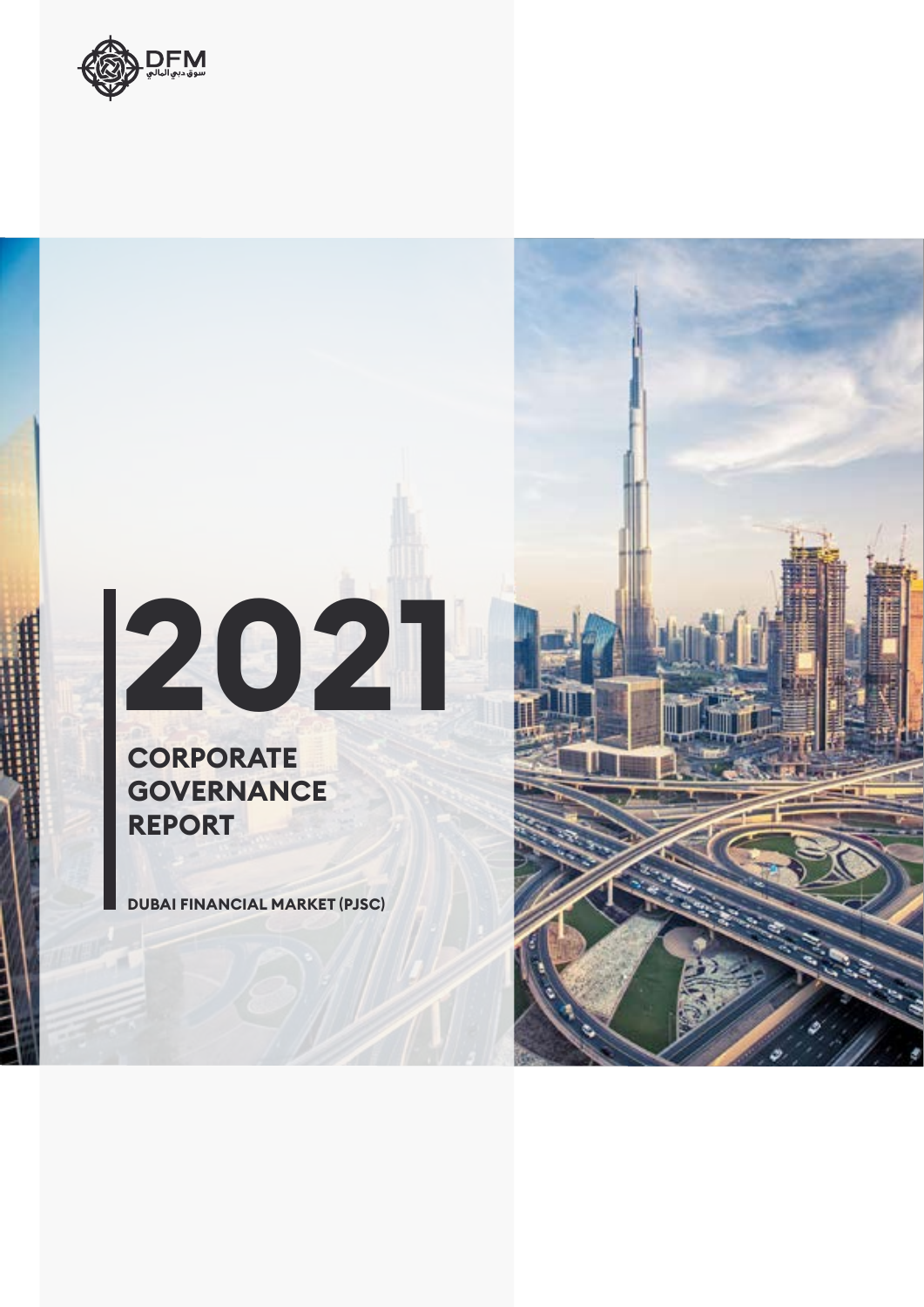

Corporate Governance Report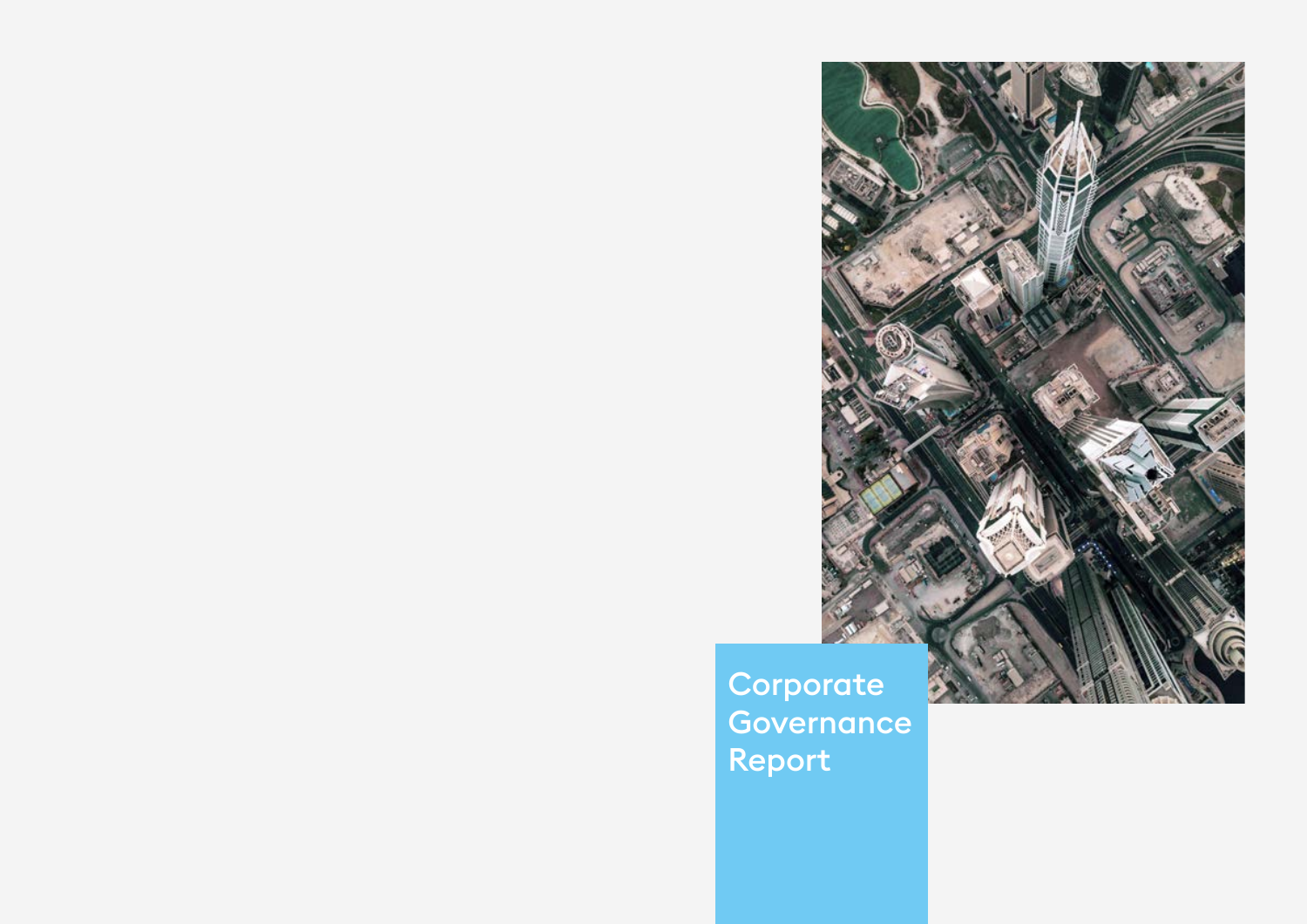| <b>Name</b>                       | Position /<br><b>Kinship</b> | Owned shares as of 31st<br>December 2021 | <b>Total sale</b><br><b>transactions</b> | <b>Total purchase</b><br><b>transactions</b> |
|-----------------------------------|------------------------------|------------------------------------------|------------------------------------------|----------------------------------------------|
| H.E. Helal Saeed Al Marri         | Chairman                     | 15,000                                   |                                          |                                              |
| H.E. Wesam Al Abbas Lootah        | Vice Chairman                | $\sim$                                   |                                          |                                              |
| Mr. Abdulgader Obaid Ali          | Member                       | 15,000                                   |                                          |                                              |
| Mr. Abdulwahid Abdulrahim Alulama | Member                       |                                          |                                          |                                              |
| Mr. Yuvraj Narayan                | Member                       |                                          | $\overline{\phantom{a}}$                 |                                              |
| Mr. Mohammed Humaid Al Marri      | Member                       |                                          | 10,000                                   |                                              |
| Mrs. Moaza Saeed Al Marri         | Member                       |                                          |                                          |                                              |
| Mr. Saeed Rashid Al Yateem        | Member                       |                                          |                                          |                                              |
| Mrs. Huda Sabil Mohamed           | Member                       | $\overline{\phantom{a}}$                 |                                          | -                                            |

| <b>Name</b>                    | Position /<br><b>Kinship</b> | Owned shares as of 31st<br>November 2021 | Total sale<br><b>transactions</b> | <b>Total purchase</b><br>transactions |
|--------------------------------|------------------------------|------------------------------------------|-----------------------------------|---------------------------------------|
| H.E. Essa Abdulfattah Kazim    | Chairman                     | 5,015,000                                |                                   |                                       |
|                                | Spouse                       | 29,281,000                               |                                   |                                       |
| Mr. Rashid Hamad Al Shamsi     | Vice Chairman                | $\overline{\phantom{a}}$                 | $\sim$                            | $\overline{\phantom{a}}$              |
| Mr. Adil Abdullah Al Fahim     | Member                       | $\overline{\phantom{a}}$                 | $\overline{\phantom{a}}$          | $\sim$                                |
| Mr. Ali Rashid Al Mazroei      | Member                       | $\overline{\phantom{a}}$                 | $\overline{\phantom{a}}$          | $\overline{\phantom{a}}$              |
| Mr. Mussabeh Mohammed Al Qaizi | Member                       | $\sim$                                   | $\sim$                            |                                       |
|                                |                              |                                          |                                   |                                       |

| <b>Name</b>                       | Membership          | Executive/Non-Executive   | Date of joining    | Step down date |
|-----------------------------------|---------------------|---------------------------|--------------------|----------------|
|                                   |                     |                           |                    |                |
| H.E. Helal Saeed Al Marri         | Chairman            | Independent/Non-Executive | 3rd November 2021  |                |
| H.E. Wesam Al Abbas Lootah        | Vice Chairman       | Independent/Non-Executive | 3rd November 2021  |                |
| Mr. Mohammed Humaid Al Marri      | <b>Board Member</b> | Independent/Non-Executive | 21st April 2010    |                |
| Mrs. Moaza Saeed Al Marri         | <b>Board Member</b> | Independent/Non-Executive | 14th March 2017    |                |
| Mr. Abdulgader Obaid Ali          | <b>Board Member</b> | Independent/Non-Executive | 3rd November 2021  |                |
| Mr. Abdulwahid Abdulrahim Alulama | <b>Board Member</b> | Independent/Non-Executive | 3rd November 2021  |                |
| Mr. Yuvraj Narayan                | <b>Board Member</b> | Independent/Non-Executive | 3rd November 2021  |                |
| Mr. Saeed Rashid Al Yateem        | <b>Board Member</b> | Independent/Non-Executive | 21st December 2021 |                |
| Mrs. Huda Sabil Mohamed           | <b>Board Member</b> | Independent/Non-Executive | 21st December 2021 |                |
|                                   |                     |                           |                    |                |

| H.E. Essa Abdulfattah Kazim    | Chairman            | Independent/Non-Executive | 3rd November 2021 |
|--------------------------------|---------------------|---------------------------|-------------------|
| Mr. Rashid Hamad Al Shamsi     | Vice Chairman       | Independent/Non-Executive | 3rd November 2021 |
| Mr. Adil Abdullah Al Fahim     | <b>Board Member</b> | Independent/Non-Executive | 3rd November 2021 |
| Mr. Ali Rashid Al Mazroei      | <b>Board Member</b> | Independent/Non-Executive | 3rd November 2021 |
| Mr. Mussabeh Mohammed Al Qaizi | <b>Board Member</b> | Independent/Non-Executive | 3rd November 2021 |

#### **2. DFM PJSC share ownership and trading transactions of the Board, their spouses and children during 2021**

#### Prior Board Members during the year 2021:

#### **3. Composition of the Board of Directors:**

A. The Board constitutes of the following Members:

#### Previous Board Formation:

## Corporate Governance Report

The instructions and regulations issued by the UAE's Securities and Commodities Authority (SCA) in accordance with the international standards outline the importance of adopting Corporate Governance principles and emphasize transparency and accountability.

The Dubai Financial Market's (DFM) Board of Directors (the "Board") performs all of its duties effectively to achieve the interests of investors as well as all stakeholders. The core responsibilities of the Board are: improvement of both operational performance and profitability levels, the institutionalization of sustainable development, the implementation of good governance principles, and providing strategic direction for the organization. Moreover, the Board is responsible for monitoring as well as identifying and managing risks, in order to achieve the desired objectives.

As a part of the UAE economic system, the DFM plays a unique and an essential role in improving Corporate Governance across listed public joint stock companies in accordance with the corporate governance issued regulations. The DFM has continued, in cooperation with Hawkamah, to introduce an accreditation program for board secretaries of the listed companies' boards of directors since 2017. The program aims to improve the efficiency and standardize performance of the board secretaries and board of directors of the public joint stock companies listed at DFM to be on par with the international best practice.

As part of this active role, and in order to keep up to date with the corporate governance best practices, DFM has participated in several courses and seminars related to corporate governance that were organized by the Securities and Commodities Authority (SCA) as well as by other organizations. Furthermore, the DFM regularly participate in drafting corporate governance resolutions, which SCA releases for listed companies.

In the following paragraphs, we review the Board's most important governance practices at DFM, in line

with the requirements of Federal Decree No. 26 of 2020 and SCA Board of Directors' Decision No. (3 /R.M) of 2020 concerning Approval of Joint Stock Companies Governance Guide and its subsequent amendments:

#### **1. Procedures implemented to improve Corporate Governance during 2021**

In line with the responsibility of the Board towards DFM shareholders, and its duty to protect and promote the value of shareholders' equity, the management of DFM continues to apply the rules and principles of governance effectively and transparently. The DFM has achieved this objective via:

- The Board's commitment to hold more than four meetings during 2021.
- The Board's commitment to the annual disclosure of their independence during 2021, as well as the disclosure of any change that affects their independence, including their membership of other boards. Board Members signed an undertaking of all positions held by them at the end of 2021, in addition to the disclosure statement and independence signed by the Board at the first Board meeting after the Annual General Assembly Meeting during the year 2021.
- The Audit Committee held five meetings and the Nomination and Remuneration Committee held four meetings. Each committee performed their duties and submitted their written reports regarding the results, recommendations and follow-ups on the implementation thereof, to the Board.
- DFM Management's commitment to the disclosure of quarterly and annual financial statements, within the permitted legal timeline.
- Approval of the policies, which is related to the Board and its committees, and ensure the proper implementation.
- Board of Directors to sign off the conflict of interest declaration for each Board meeting.
- Approval of the conflict of interest and related party transactions policy.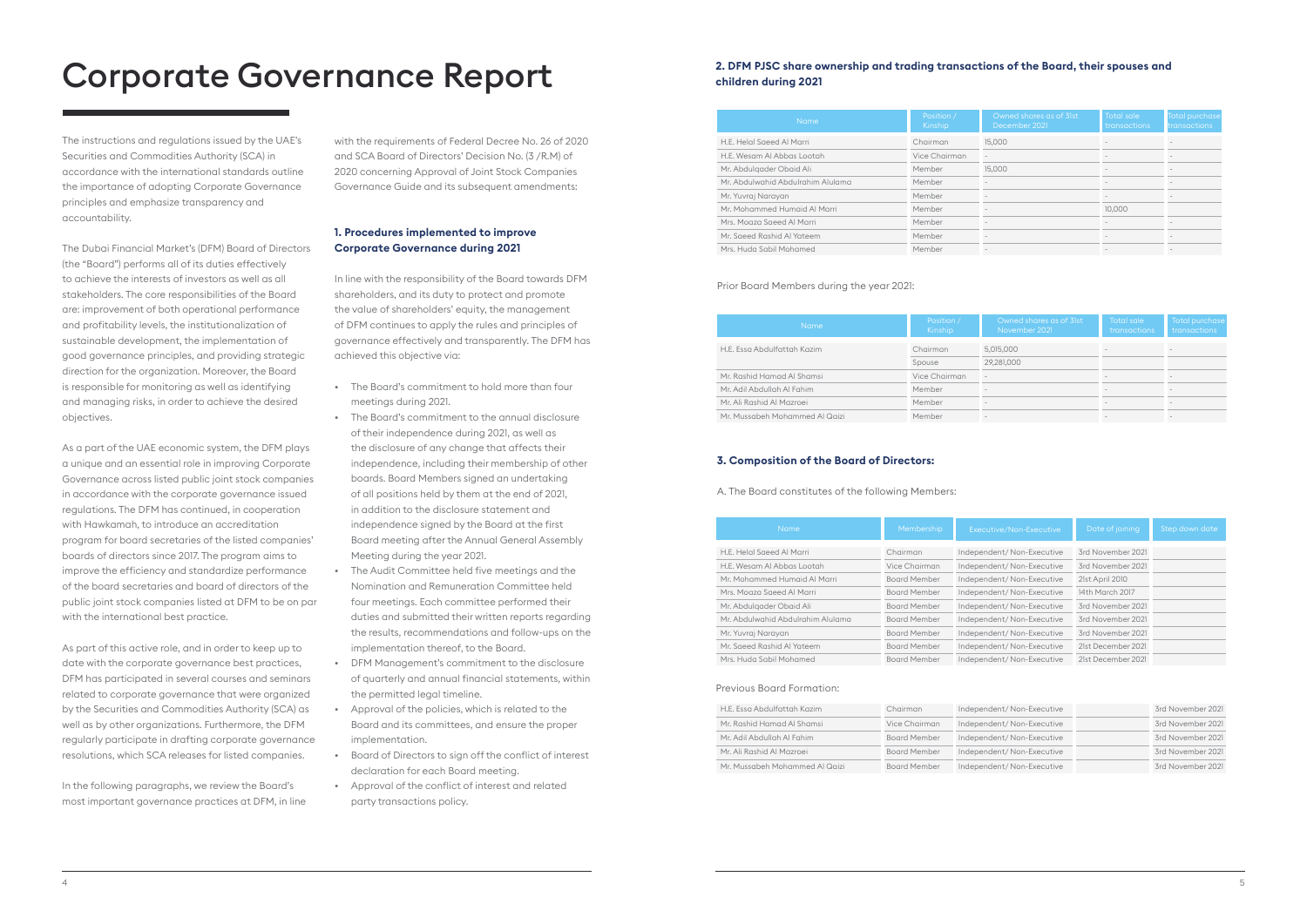**Positions in any other important regulatory, government or commercial entity** 

#### **H.E. Wesam Al Abbas Lootah**

Vice Chairman Independent Non-Executive

aster's degree in Computer Science and Engineering from Pennsylvania State diversity and a bachelory and a bacheloristy and a bachelor's degree from Ohio State University. Wesam and the h in the field of Computer Security and is a renowned speaker on smart cities and

than 20 years of strategic leadership experience during which he has leveraged iology to create innovative new channels and a world-class Smart Government mprove the quality of public services for citizens, residents, visitors and businesses

• Since becoming CEO in 2014, in record time Wesam has managed to transform technology from ne of Smart Dubai initiative to become a true enabler of digital transformation, umanizing technology to influence life's experiences. He pioneered the Smart d plans related to Artificial Intelligence (AI), and has the distinction of launching the Middle East and North Africa region, in addition to launching some of the most

ing initiatives at Smart Dubai Government Establishment, Wesam has led ughs in the field of Smart Cities as an early adopter – one such technology Under his stewardship, the Dubai Blockchain Strategy won several awards and oth regional and global level. The highlight among all these awards is the Smart d – bestowed at the Smart Cities Expo & World Congress 2017, standing tall against

t role, Wesam was the Vice President of Information Technology at World Trade ed the transformation of IT through a number of initiatives. In the past, he has also ector of Information Technology at Emaar Properties, during which he led the global rollout of sales automation and ERP across Emaar's subsidiaries in Pakistan, Egypt, Saudi Arabia and Canada. Before that, as the Head of Application Services from 2002 to 2007, Wesam led the implementation of unified business process and ERP across Dubai Government entities resulting in

- ition at top events.
- 
- es and smart services.
- s from 58 countries.
- one of the largest ERP implementation in the public sector.
- and Ruler of Dubai.





| Name                                                                                  | <b>H.E. Helal Saeed Al Marri</b>                                                                                                                                                                                                                                                                                                                                                                                                                                                                                      | Name                                                                 |                                                                                                                                                                                                                                                                                  |
|---------------------------------------------------------------------------------------|-----------------------------------------------------------------------------------------------------------------------------------------------------------------------------------------------------------------------------------------------------------------------------------------------------------------------------------------------------------------------------------------------------------------------------------------------------------------------------------------------------------------------|----------------------------------------------------------------------|----------------------------------------------------------------------------------------------------------------------------------------------------------------------------------------------------------------------------------------------------------------------------------|
| Category                                                                              | Chairman<br><b>Independent Non-Executive</b>                                                                                                                                                                                                                                                                                                                                                                                                                                                                          | Category                                                             |                                                                                                                                                                                                                                                                                  |
| <b>Experience and</b><br>qualifications                                               | • Helal Almarri holds a Master of Business Administration (MBA) degree from the London Business<br>School (LBS). Almarri is a Chartered Accountant from the Institute of Chartered Accountants in<br>England and Wales and previously worked at consulting firms, McKinsey and KPMG.                                                                                                                                                                                                                                  | <b>Experience and</b><br>qualifications                              | • Wesam holds a me<br>University and a b<br>published researcl<br>digital transforma                                                                                                                                                                                             |
| Period spent as a<br><b>Board Member</b>                                              | • 2 months                                                                                                                                                                                                                                                                                                                                                                                                                                                                                                            | Period spent as a<br><b>Board Member</b>                             | • 2 months                                                                                                                                                                                                                                                                       |
| Membership and<br>positions at any<br>other joint-stock<br>companies                  | • Almarri was recently appointed as chairman of Dubai Financial Market and also serves as a<br>member of the Supreme Committee of the Expo 2020 and board member at the Dubai Chamber of<br>Commerce and Industry, Emaar Properties PJSC and Taaleem PJSC.<br>• Almarri's mandate spans developing, strengthening and managing the positioning of Dubai as the<br>city to visit (business and leisure), invest in, and to be the hub for global talent to live, study, and work<br>in - across core economic sectors. | Membership and<br>positions at any<br>other joint-stock<br>companies | • Wesam has more<br><b>Information Techn</b><br>infrastructure to in<br>alike, in Dubai.<br>• Since becoming C<br>being the backbor<br>with a focus on hu<br>Dubai strategy an<br>the first AI Lab in t<br>impactful initiativ                                                   |
| Positions in any other<br>important regulatory,<br>government or<br>commercial entity | • His Excellency Helal Saeed Almarri is the Director General of the Department of Economy and<br>Tourism. He is a member of the Executive Council of Dubai, a member of the Board of Directors of<br>the Investment Corporation of Dubai and also the Director General of the Dubai World Trade Centre<br>Authority (DWTCA).                                                                                                                                                                                          |                                                                      | • Whilst spearheadi<br>several breakthrou<br>being Blockchain.<br>recognitions at bo<br><b>City Project Award</b><br>308 other projects<br>• Prior to his current<br>Centre where he k<br>served as the Dire<br>$\mathbf{u}$ $\mathbf{v}$ $\mathbf{v}$ $\mathbf{v}$ $\mathbf{v}$ |

• Wesam Lootah is the Chief Executive Officer (CEO) of the Smart Dubai Government Establishment, the technology arm of Digital Dubai (previously known as Smart Dubai). Digital Dubai is the government entity entrusted with Dubai's city-wide digital transformation envisioned by His Highness Sheikh Mohammed bin Rashid Al Maktoum, Vice President and Prime Minister of the UAE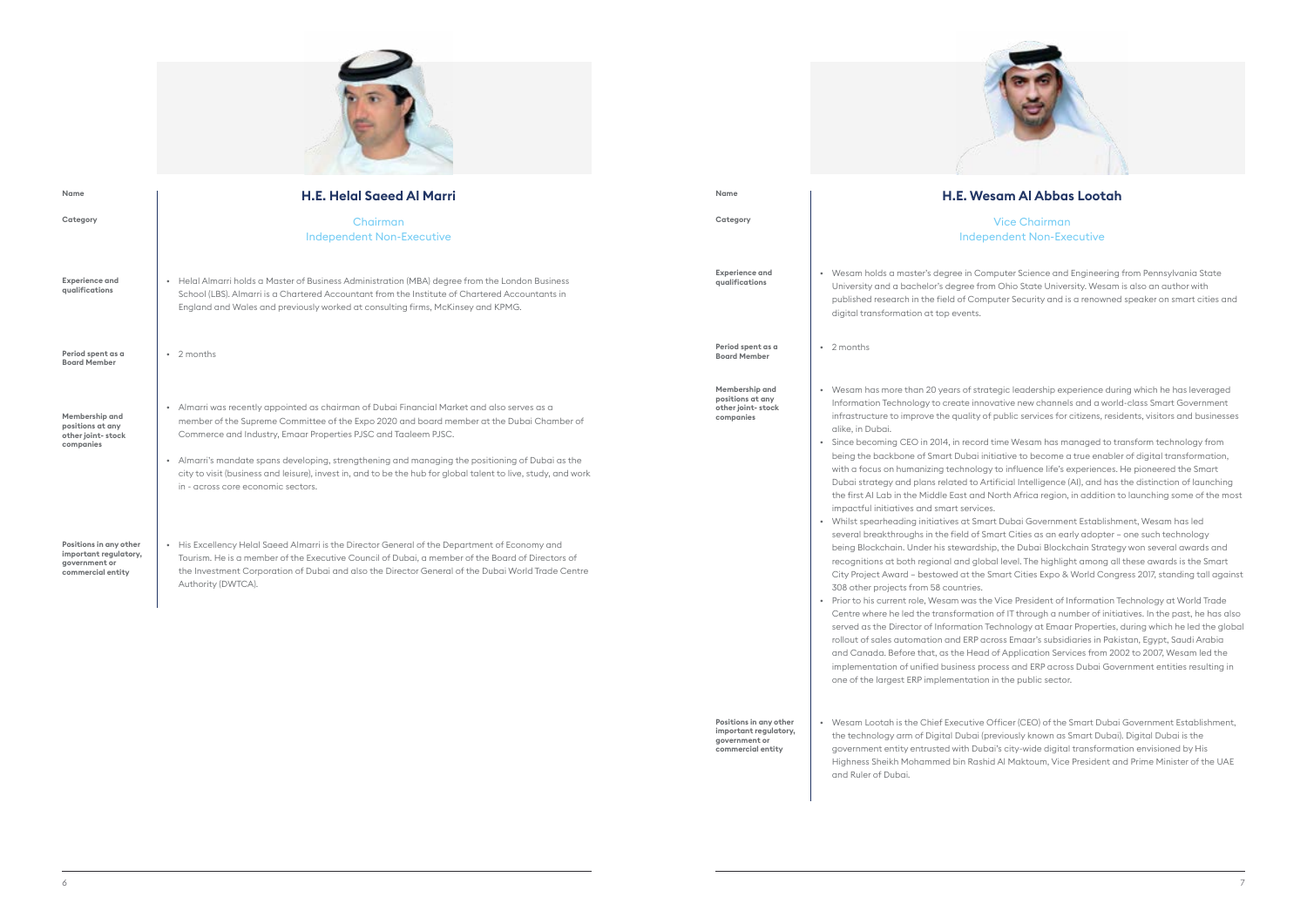• Abdulwahid graduated with a distinction (first in his batch) in his L.L.B. from the UAE University in 19. In 2000, he was admitted to practice before the UAE courts and was additionally awarded a evening scholarship in the same year. He has a L.L.M. degree in Maritime Law and International rde from University College London (University of London) in 2001.

irates Post Group - Board Member - Independent bai Multi Commodities Center - Board Member - Independent

#### **Mr. Abdulwahid Abdulrahim Alulama**

Board Member Independent Non-Executive

- bai Multi Commodities Center (DMCC): Vice Chairman, Chairman of Remco
- Emirates Post Group: Vice Chairman, Remco Member
- bai Financial Services Authority (DFSA): Board Member, Chair of the Remuneration Committee,
- ember of the Legislative Committee, Member of the Risk Committee
- Al Manara Real Estate Registration Trustee LLC: Owner.

• White & Case LLP (Nov 2012 till date): Partner, Global Corporate and Merger & Acquisitions Office

**Category**

**Period spent as a Board Member Membership and positions at any other joint- stock companies** 

**Positions in any other important regulatory, government or commercial entity** 



**Experience and qualifications**



| Mr. Abdulgader Obaid Ali                                                                                                                                                                                                                                                                                                                                                                                                                                                                                                                                                                                                                                                                                                                                                                                                                                                                                                                                                                                                                                                           | Name                                                                                  | Mr. Abc                                                                                                                                                                                |
|------------------------------------------------------------------------------------------------------------------------------------------------------------------------------------------------------------------------------------------------------------------------------------------------------------------------------------------------------------------------------------------------------------------------------------------------------------------------------------------------------------------------------------------------------------------------------------------------------------------------------------------------------------------------------------------------------------------------------------------------------------------------------------------------------------------------------------------------------------------------------------------------------------------------------------------------------------------------------------------------------------------------------------------------------------------------------------|---------------------------------------------------------------------------------------|----------------------------------------------------------------------------------------------------------------------------------------------------------------------------------------|
| <b>Board Member</b>                                                                                                                                                                                                                                                                                                                                                                                                                                                                                                                                                                                                                                                                                                                                                                                                                                                                                                                                                                                                                                                                | Category                                                                              |                                                                                                                                                                                        |
| <b>Independent Non-Executive</b>                                                                                                                                                                                                                                                                                                                                                                                                                                                                                                                                                                                                                                                                                                                                                                                                                                                                                                                                                                                                                                                   |                                                                                       |                                                                                                                                                                                        |
| • Abdulqader holds a Bachelor of Science in Electronic Engineering Technology from Arizona State<br>University, U.S.A. and a Master of Science in Technology Management from Stirling University,<br>Scotland, U.K. He has successfully completed "The International General Management Program for<br>Executive Development" conducted by International Institute of Management Development (IMD),<br>Switzerland.                                                                                                                                                                                                                                                                                                                                                                                                                                                                                                                                                                                                                                                                | <b>Experience and</b><br>qualifications                                               | • Abdulwahid graduated with a di<br>1999. In 2000, he was admitted to<br>Chevening scholarship in the sa<br>Trade from University College Lo                                           |
| <b>Areas of Expertise:</b>                                                                                                                                                                                                                                                                                                                                                                                                                                                                                                                                                                                                                                                                                                                                                                                                                                                                                                                                                                                                                                                         | Period spent as a<br><b>Board Member</b>                                              | • 2 months                                                                                                                                                                             |
| • Business Excellence<br>• Information Technology<br>• Construction<br>• Innovation<br>• Risk Management<br>• Fraud<br>• Internal Audit<br>• Human Resources<br>• Governess<br>• 2 months                                                                                                                                                                                                                                                                                                                                                                                                                                                                                                                                                                                                                                                                                                                                                                                                                                                                                          | Membership and<br>positions at any<br>other joint-stock<br>companies                  | Emirates Post Group - Board Me<br>$\bullet$<br>Dubai Multi Commodities Cente                                                                                                           |
| • Chief Executive Officer - Smartworld<br>• Chairman of the Board - UAE Internal Audit Association<br>• Vice Chairman - Al Noor Training Center for Persons with Disabilities<br>• Independent Board Member of the Audit Committee- Al Masraf Bank<br><b>Previous Engagements and Experiences</b>                                                                                                                                                                                                                                                                                                                                                                                                                                                                                                                                                                                                                                                                                                                                                                                  | Positions in any other<br>important regulatory,<br>government or<br>commercial entity | • White & Case LLP (Nov 2012 till of<br>Executive Partner, Dubai Office<br>Dubai Multi Commodities Cente<br>Emirates Post Group: Vice Chair<br><b>Dubai Financial Services Authori</b> |
| • Chief of Internal Audit for Dubai World Group, the holding company that manages a number of<br>world-class companies such as DP World-UAE Region, Economic Zones World (EZW), Dry Docks World,<br>Nakheel and Istithmar, from August 2005 until October 2014. In this role, he reported initially to the<br>Chairman and then directly to the Audit and Risk Committee of Dubai World on Audit & Fraud related<br>issues covering Dubai World. During his tenure beside Auditing, as a Certified Fraud Examiner he led<br>around 500 fraud cases dealing with different agencies, including special cases in USA and Interpol.<br>Dubai Aluminum Company (DUBAL) heading various Departments (IT, Quality, Human Recourses).<br>He was involved in Quality Assurance, developing and maintaining ISO standards and certifications<br>and the application for the Dubai Quality Award and chairing the DUBAL Suggestion Program. While<br>serving as the Manager of Organization Development, Abdulqader was responsible for Recruitment<br>and Training and Succession Planning. |                                                                                       | Member of the Legislative Comr<br>• Al Manara Real Estate Registrat                                                                                                                    |

#### **Noteworthy Achievements**

- Founder of Ideas Arabia and assessor for Ideas America.
- First UAE National recipient of the prestigious Wilfred Thesiger Award, where master's degree Scholarship was awarded to him.
- Member of the Jury for the Dubai Quality Award and SKEA, Shaikh Khalifa Excellent Award. Awarded the Qualification in Internal Audit Leadership (QIAL) in 2014, which falls under the umbrella of the Institute of Internal Auditors.
- Certified Fraud Examiner from the Association of Certified Fraud Examiners in the USA and has a Certification in Risk Management Assurance (CRMA) from IIA.

**Name**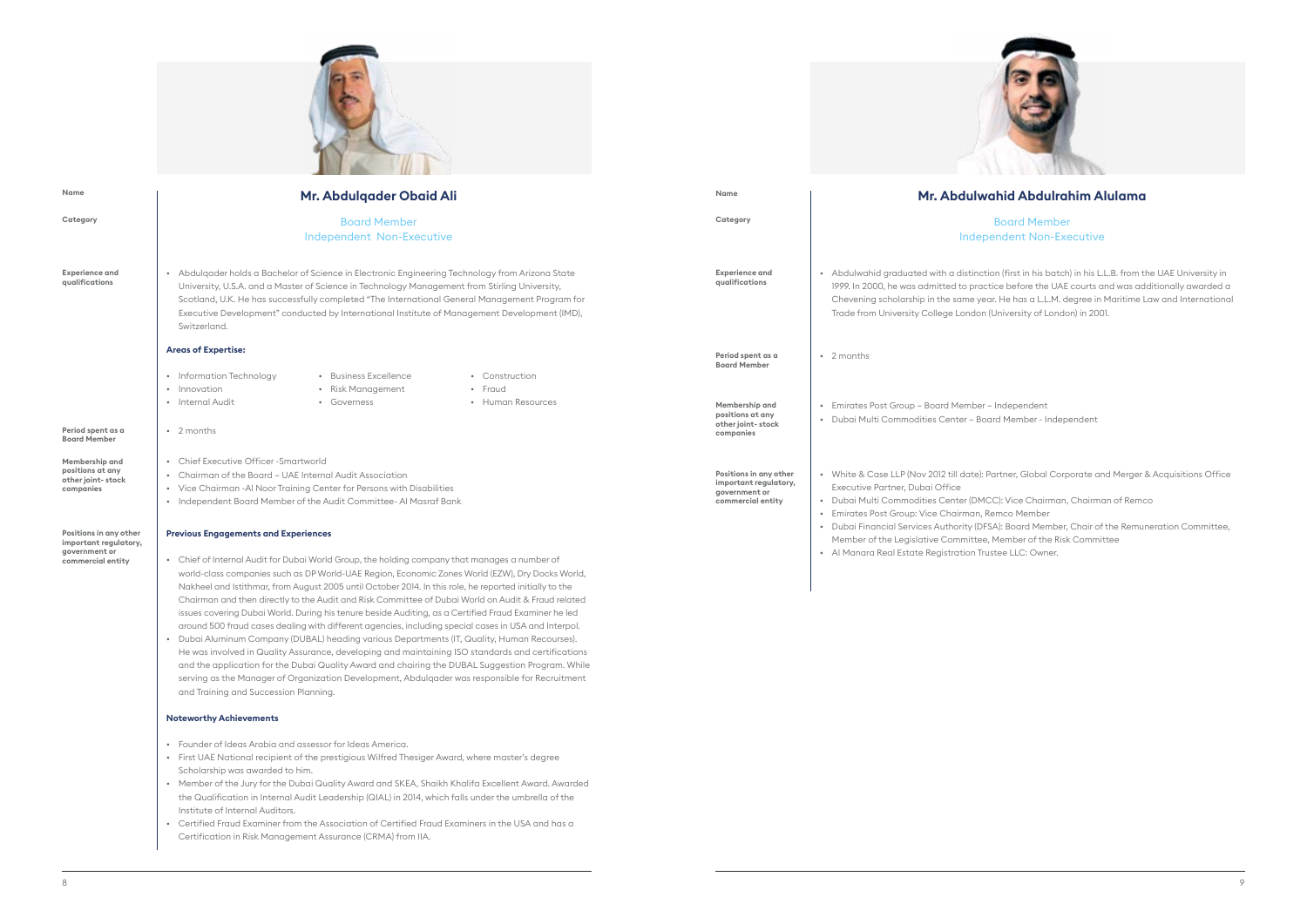

Board Member endent Non-Executive

#### **M** memberships:

- uditors Association since 1997.
- mposium in Dubai since its inception.
- for Educational Excellence for completing an MBA degree at

ficate from the Leadership and Learning Center in Florida,

endler through McClendon & Associates Institute.  $\epsilon$  and from Proudfoot School of Clinical Hypnosis and

- rative expert with more than 20 years of experience in both ed from Mohammed bin Rashid's Program for Leadership tegory.
- an University in Dubai since 2004 and a Bachelor's degree irates University in Al Ain since 1990. Mr. Al Marri started at the Land Department in 1986 and holds / has held the
- rte Support at the Mohammed bin Rashid Housing
- ecountants since 1995.
- rity from June 2006 to August 2009.
- ai Transport Authority from March 2005 to June 2006.
- · Dubai Development Board from December 2005 to April 2008. t from November 2000 to March 2005.

#### **Mr. Mohammed Humaid Al Marri**

**Positions in any other important regulatory, government or commercial entity** 



| Name                                                                                        | Mr. Yuvraj Narayan                                                                                                                                                                                                                                                                                                                                                                                                                                                                                                                                                                                                                                                                                                                                                                                                                                                                                 | Name                                                                                  | Mr. Mohar                                                                                                                                                                                                                                                                                                                                   |
|---------------------------------------------------------------------------------------------|----------------------------------------------------------------------------------------------------------------------------------------------------------------------------------------------------------------------------------------------------------------------------------------------------------------------------------------------------------------------------------------------------------------------------------------------------------------------------------------------------------------------------------------------------------------------------------------------------------------------------------------------------------------------------------------------------------------------------------------------------------------------------------------------------------------------------------------------------------------------------------------------------|---------------------------------------------------------------------------------------|---------------------------------------------------------------------------------------------------------------------------------------------------------------------------------------------------------------------------------------------------------------------------------------------------------------------------------------------|
| Category                                                                                    | <b>Board Member</b><br><b>Independent Non-Executive</b>                                                                                                                                                                                                                                                                                                                                                                                                                                                                                                                                                                                                                                                                                                                                                                                                                                            | Category                                                                              | Indepe                                                                                                                                                                                                                                                                                                                                      |
| <b>Experience and</b><br>qualifications<br>Period spent as a                                | • Mr. Narayan has been named MENA CFO of the Year on four occasions in 2008, 2015, 2016 and 2018.<br>His Finance team has won multiple awards, including Finance Team of the Year in 2015. DP World is<br>also a regular winner of the 'Best Company for Investor Relations, Middle East'.<br>• Prior to joining DP World, Mr. Narayan held executive positions with ANZ Group as Head of<br>Corporate and Project Finance for South Asia, and Salalah Port Services in Oman as Chief Financial<br>Officer. He has also served as Non-Executive Director of Istithmar World and IDFC Securities. He is a<br>qualified Chartered Accountant.<br>• 2 months                                                                                                                                                                                                                                          | <b>Experience and</b><br>qualifications                                               | Mr. Al Marri has the following professional<br>• Certified Public Accountant since 1990.<br>• Member of the UAE Accountants and A<br>• Member of the Culture and Science Syn<br>• Honored with the Sheikh Rashid Award t<br>the American University in Dubai.<br>• Holds an Institutional Leadership Certif<br>USA.                         |
| <b>Board Member</b><br>Membership and<br>positions at any<br>other joint-stock<br>companies | • Yuvraj Narayan is the Group Chief Financial, Strategy & Business Officer of DP World, one of the<br>largest global transport and logistics companies with over 120 business units across 60 countries.<br>• DP World is headquartered in Dubai, UAE, which is home to the group's flagship asset, Jebel Ali Port<br>and Jebel Ali Free Zone, which accounts for approximately 33% of Dubai's GDP.<br>• Mr. Narayan joined DP World in 2004 and has played a major role in transforming the business from<br>a local port operator to a global logistics company that manages c.10% of global trade. He led DP<br>World's international \$21 billion Initial Public Offering (IPO) in 2007.<br>• Mr. Narayan has managed the growth and leverage of DP World by accessing financial markets<br>including the use of Bonds and Sukuks. DP World has more than \$10 billion of bonds trading on the | Period spent as a<br><b>Board Member</b>                                              | • NLP practitioner certified by Richard Bo<br>• Holds a Self-Hypnosis Practitioner Diplo<br>Psychotherapy.<br>• Il years, 8 months                                                                                                                                                                                                          |
|                                                                                             | Nasdaq Dubai exchange (UAE) which has significantly contributed to Dubai becoming a major<br>financial hub.<br>• Mr. Narayan has also been instrumental in many acquisitions including the \$3.5 billion purchase of<br>Economic Zones World FZE (EZW), creating the leading integrated port and free zone in the Middle East.<br><b>Other landmark transactions include:</b>                                                                                                                                                                                                                                                                                                                                                                                                                                                                                                                      | Membership and<br>positions at any<br>other joint-stock<br>companies                  | • Mr. Al Marri is a Financial and Administre<br>public and private sectors. He graduate<br>Development, Government Leaders Cat<br>• He also holds an MBA from the America<br>in Accounting from the United Arab Emi<br>his professional career as an employee                                                                               |
|                                                                                             | • The finance facility for the acquisition of CSX and P&O in 2005 and 2006.<br>• Organising Pre-IPO Sukuk issuance.<br>• Delivering the divestment of P&O's east coast assets in the United States.<br>• The first ever 10-year Islamic Sukuk.<br>• The first ever 30-year Bond in the Middle East.<br>• Launching the DP World IPO worth \$21 billion.<br>• The acquisition of DP World Sokhna in Egypt, the Fairview Container Terminal on the west coast of<br>Canada and two ports in Chile.<br>• The monetisation of assets in Australia, Hong Kong and Canada.<br>• Acquisition of Unifeeder and P&O Ferries for over \$1 billion to grow DP World's logistics operations.                                                                                                                                                                                                                   |                                                                                       | following positions since then.<br>• Assistant CEO for Finance and Corporation<br>Establishment since August 2009.<br>• Founding Partner in Faris & Co. Public A<br>• CFO at the Roads and Transport Author<br>• Assistant General Manager of the Duba<br>• Member of the Board of Directors of the<br>• CFO and CAO of the Land Department |
| Positions in any other                                                                      | Acquisition of Topaz Energy & Marine to build up DP World's marine logistics capability in the energy sector.<br>DP World's \$9 billion re-financing.<br>Partnership deals with Canadian asset manager, Caisse de Dépôt et Placement du Québec (CDPQ);<br>the Russian Sovereign Wealth Fund; the Russian Direct Investment Fund (RDIF); the India Sovereign<br>Wealth Fund and the National Investment and Infrastructure Fund (NIIF).                                                                                                                                                                                                                                                                                                                                                                                                                                                             | Positions in any other<br>important regulatory,<br>government or<br>commercial entity |                                                                                                                                                                                                                                                                                                                                             |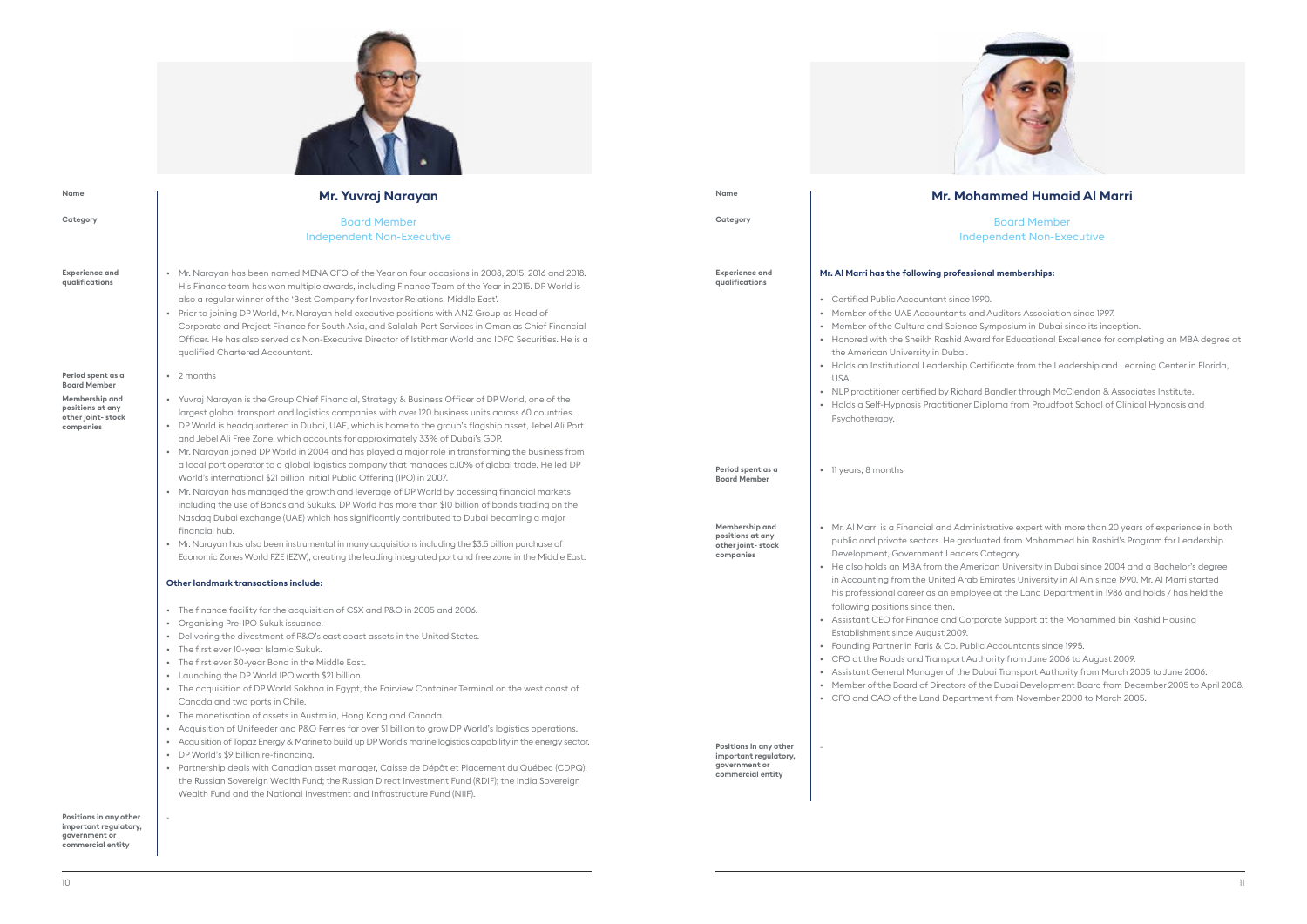Board Member endent Non-Executive

of Economic and Administrative Sciences Industry Political ity, 1995.

- ary of Budget & Revenue, Ministry of Finance.
- bartment, Ministry of Finance.
- nts Department, Ministry of Finance.
- ration Investments- Ministry of Finance.
- hager of the Dubai Customs Department.
- Studies Department Dubai Customs Department.

#### **nemberships**

s & Budget. Ministry of Finance. erformation and Social Development.

**I** of the Fourth Industrial Revolution.

- I for Governmental Services.
- 
- rporation.

#### **Mr. Saeed Rashid Al Yateem**



| Name                                                                                        | <b>Mrs. Moaza Saeed Al Marri</b>                                                                                                                                                                                                                                                                                                                                                                                                                                                                                                                                                                                                                                                                                                                                                                                                                                                                                                                                                                                                                                                                                                                                                                                                                                                                                                                                                                                    | Name                                                                                                                                                          | Mr. Sae                                                                                                                                                                                                                                                                                                                                                                                                                                                                                                                                                                                                                                                                                      |
|---------------------------------------------------------------------------------------------|---------------------------------------------------------------------------------------------------------------------------------------------------------------------------------------------------------------------------------------------------------------------------------------------------------------------------------------------------------------------------------------------------------------------------------------------------------------------------------------------------------------------------------------------------------------------------------------------------------------------------------------------------------------------------------------------------------------------------------------------------------------------------------------------------------------------------------------------------------------------------------------------------------------------------------------------------------------------------------------------------------------------------------------------------------------------------------------------------------------------------------------------------------------------------------------------------------------------------------------------------------------------------------------------------------------------------------------------------------------------------------------------------------------------|---------------------------------------------------------------------------------------------------------------------------------------------------------------|----------------------------------------------------------------------------------------------------------------------------------------------------------------------------------------------------------------------------------------------------------------------------------------------------------------------------------------------------------------------------------------------------------------------------------------------------------------------------------------------------------------------------------------------------------------------------------------------------------------------------------------------------------------------------------------------|
| Category                                                                                    | <b>Board Member</b><br><b>Independent Non-Executive</b>                                                                                                                                                                                                                                                                                                                                                                                                                                                                                                                                                                                                                                                                                                                                                                                                                                                                                                                                                                                                                                                                                                                                                                                                                                                                                                                                                             | Category                                                                                                                                                      | Indepe                                                                                                                                                                                                                                                                                                                                                                                                                                                                                                                                                                                                                                                                                       |
| <b>Experience and</b><br>qualifications                                                     | • Moaza holds a Masters of Business Administration in General Business from the American University<br>in Dubai. Through her 20 years career Moaza had garnered diverse experiences from the private,<br>semi government, government sectors and different committees in different sectors, giving her an<br>agile and adaptive approach to multiple sectors requirements.                                                                                                                                                                                                                                                                                                                                                                                                                                                                                                                                                                                                                                                                                                                                                                                                                                                                                                                                                                                                                                          | <b>Experience and</b><br>qualifications                                                                                                                       | • Bachelor of Political Science, Faculty of<br>Science United Arab Emirates University                                                                                                                                                                                                                                                                                                                                                                                                                                                                                                                                                                                                       |
| Period spent as a                                                                           | • 4 years and 9 months                                                                                                                                                                                                                                                                                                                                                                                                                                                                                                                                                                                                                                                                                                                                                                                                                                                                                                                                                                                                                                                                                                                                                                                                                                                                                                                                                                                              | Period spent as a<br><b>Board Member</b>                                                                                                                      | $\bullet$ 11 days                                                                                                                                                                                                                                                                                                                                                                                                                                                                                                                                                                                                                                                                            |
| <b>Board Member</b><br>Membership and<br>positions at any<br>other joint-stock<br>companies | • Moaza started her career in 1999 at Nestle Middle East, overseeing the Internal Communications<br>for the Middle East and Levant market. After which she moved on to the banking industry joining<br>Emirates NBD in 2009 and took up the positions of Senior Business Marketing & Communication<br>Manager. In January 2014, she moved on to the Government sector joining the Roads & Transport<br>Authority in Dubai as a Marketing and Corporate Communications Director, then she was promoted<br>to become the Executive Director - Chairman & Executive Director Office at the Authority.<br>• In her present position, Moaza is heading several pivotal committees participating in the<br>comprehensive development in UAE, such as the team responsible of following up Mobility<br>Future Foresight Project; this project is related to following up strategies and initiatives of smart<br>transformation in the mobility sector, as well as re-enforcing RTA pioneering and Dubai in forming<br>mobility future. Moaza heads as well RTA's Women Committee, which enables and empowers women<br>in RTA, this committee announced many distinctive initiatives, and organized varied cultural and<br>sport activities.<br>• On a personal level, Moaza has won The Middle East Women Leaders Excellence Award in 2015 for<br>Communications and Media excellence, and a Bronze Award from Dubai Lynx. | Membership and<br>positions at any<br>other joint-stock<br>companies<br>Positions in any other<br>important regulatory,<br>government or<br>commercial entity | <b>Experience</b><br>• 2009 until now, Assistant Undersecretar<br>• 2002-2009 Director of the Budget Depa<br>• 2002 Deputy Director of the Investment<br>• 2001 major administrative in administration<br>• 1998-2001 General Director Office Mand<br>• 1996-1998 Researcher in Research and S<br>Current position including other board me<br>• Assistant undersecretary for Resources<br>• Board membership in Arab Fund for Eco<br>Board membership in Etihad Rail.<br>$\bullet$<br>• Board membership of the UAE Council of<br>• Board membership in UAEU.<br>• Board membership of Emirates Council<br>Board Member of Federal Tax Authority.<br>• Board Member of Gulf Investment Corp |
| Positions in any other<br>important regulatory,<br>government or<br>commercial entity       | • Moaza Al Marri, is the Executive Director of the Director General's Office at the Roads and Transport<br>Authority. She is a Board Member at the Dubai Financial Market (DFM) and at the Dubai Sports<br>Council serving as the Secretary General of Mohammed bin Rashid Al Maktoum Creative Sports<br>Award and the Head of the Women's Sports Committee.                                                                                                                                                                                                                                                                                                                                                                                                                                                                                                                                                                                                                                                                                                                                                                                                                                                                                                                                                                                                                                                        |                                                                                                                                                               |                                                                                                                                                                                                                                                                                                                                                                                                                                                                                                                                                                                                                                                                                              |

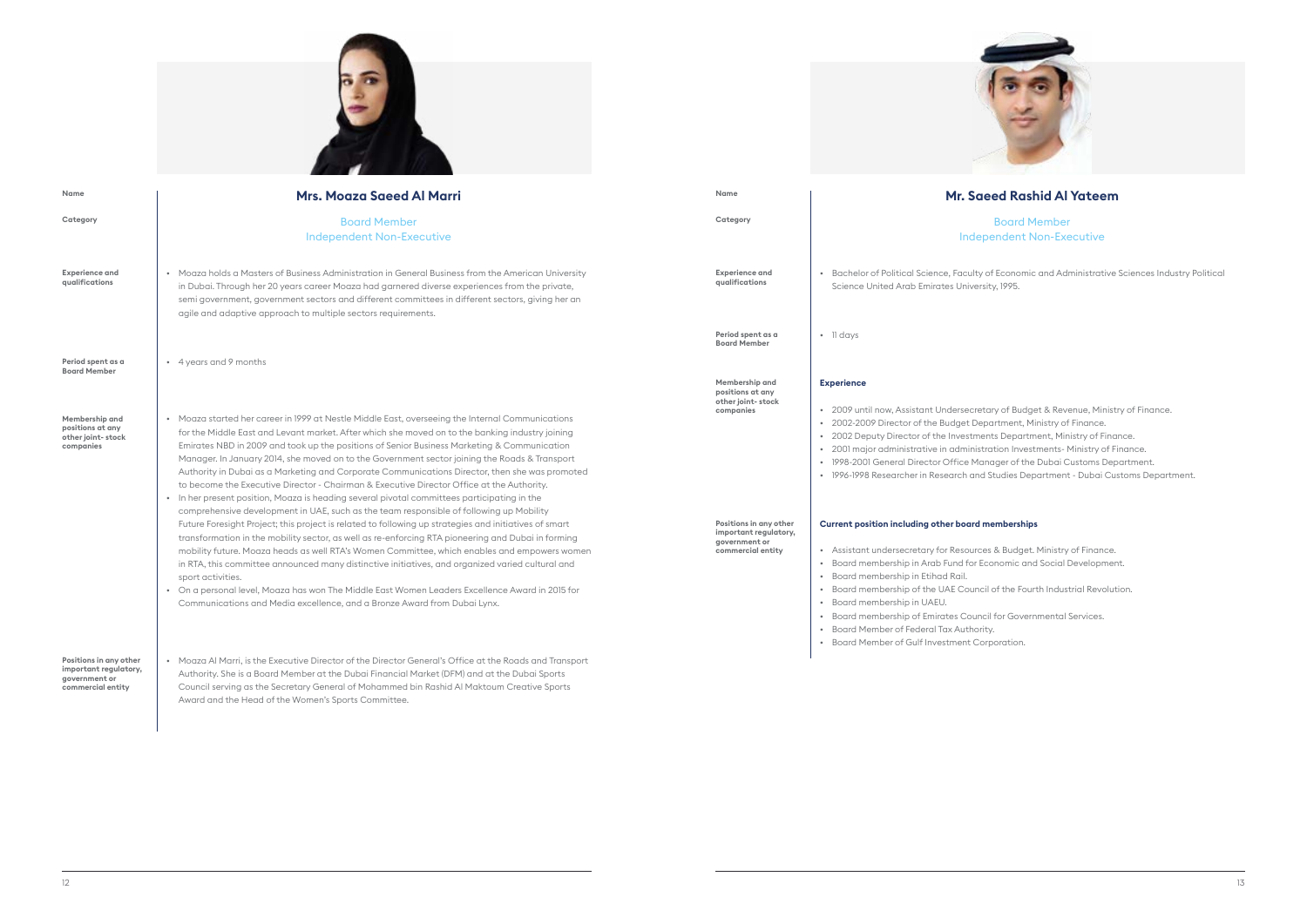| Name                                                                                          | H.E. Essa Abdulfattah Kazim                                                                                                                                                                                                                                                                                                                                                                                                                                                                                                                                                                                                                                                                                                                                                                                                                                                                                                    | Mr. Rashid Hamad Al Shamsi                                                                                                                                                                                                                                                                                                                                                                                                                                                                                                                                                                                                                                                                                                                                                                                                 |
|-----------------------------------------------------------------------------------------------|--------------------------------------------------------------------------------------------------------------------------------------------------------------------------------------------------------------------------------------------------------------------------------------------------------------------------------------------------------------------------------------------------------------------------------------------------------------------------------------------------------------------------------------------------------------------------------------------------------------------------------------------------------------------------------------------------------------------------------------------------------------------------------------------------------------------------------------------------------------------------------------------------------------------------------|----------------------------------------------------------------------------------------------------------------------------------------------------------------------------------------------------------------------------------------------------------------------------------------------------------------------------------------------------------------------------------------------------------------------------------------------------------------------------------------------------------------------------------------------------------------------------------------------------------------------------------------------------------------------------------------------------------------------------------------------------------------------------------------------------------------------------|
| Category                                                                                      | Chairman                                                                                                                                                                                                                                                                                                                                                                                                                                                                                                                                                                                                                                                                                                                                                                                                                                                                                                                       | Vice Chairman                                                                                                                                                                                                                                                                                                                                                                                                                                                                                                                                                                                                                                                                                                                                                                                                              |
| Length of tenure as a<br><b>Board Member</b>                                                  | 14 years                                                                                                                                                                                                                                                                                                                                                                                                                                                                                                                                                                                                                                                                                                                                                                                                                                                                                                                       | 14 years                                                                                                                                                                                                                                                                                                                                                                                                                                                                                                                                                                                                                                                                                                                                                                                                                   |
| Current appointments or<br>membership at any other<br>Joint Stock companies                   | Board Member in Etisalat Company (PJSC).                                                                                                                                                                                                                                                                                                                                                                                                                                                                                                                                                                                                                                                                                                                                                                                                                                                                                       | Not applicable                                                                                                                                                                                                                                                                                                                                                                                                                                                                                                                                                                                                                                                                                                                                                                                                             |
| <b>Experience and</b><br>qualifications                                                       | H.E. Kazim began his career as a Senior Analyst in the<br>$\bullet$<br>Research and Statistics Department of the UAE Central<br>Bank in 1988 and then moved to the Dubai Department<br>of Economic Development as Director of Planning<br>and Development in 1993. He was then appointed as<br>Director General of the DFM from 1999 to 2006.<br>H.E. Kazim holds an honorary Doctorate from Coe<br>College, a Master's degree in Economics from the<br>University of Iowa, a Master's degree in Total Quality<br>Management from the University of Wollongong and<br>a Bachelor's degree in Mathematics, Economy, and<br>Science.                                                                                                                                                                                                                                                                                             | Mr. Rashid Hamad Al Shamsi is a founding partner<br>of MEECON, the architecture and engineering<br>consultancy, and owner of Al Shamsi Property<br>Management Company in Dubai.<br>He holds a Bachelor's degree in Civil Engineering from<br>$\bullet$<br>the University of South Carolina, USA (1982).<br>Former Board Member of the Emirates General<br>Transport Company.<br>General Manager of the Emirates General Petroleum<br>$\bullet$<br>Corporation (Emarat) from 2002 to 2008, during which<br>he chaired several Boards of Emarat's joint ventures<br>and subsidiaries.<br>Former Board Member of the Dubai Chamber of<br>Commerce and Industry, between 1991 and 1997.<br>Former Board Member of Dubai Mercantile Exchange.<br>Former CEO of Sama Dubai, the real estate<br>development arm of Dubai Holding. |
| <b>Current appointments</b><br>at any other regulatory,<br>government or<br>commercial entity | Deputy Chairman of the Supreme Legislation<br>Committee in Dubai.<br>Member in the Dubai Supreme Fiscal Committee.<br>$\bullet$<br>The Governor of Dubai International Financial Centre<br>(DIFC).<br>Chairman of Borse Dubai Limited.<br>$\bullet$<br>Member of the Higher Board of Directors of the Dubai<br>$\bullet$<br>International Financial Centre (DIFC).<br>Chairman of DIFC Authority Board of Directors.<br>$\bullet$<br>Chairman of DIFC Investments Board of Directors.<br>Board Member of Nasdag Dubai.<br>Board Member of Nasdaq, Inc.<br>Board Member of Free Zones Council.<br>$\bullet$<br>Member of the Board and Secretary General of the<br>$\bullet$<br>Dubai Islamic Economy Development Center.<br>Board Member of Rochester Institute of Technology.<br>$\bullet$<br>Member of the Board of Governors at Hamdan Bin<br>Mohammed Smart University.<br>Member of the Board of Governors at United Arab | A founding partner of MEECON, the architecture and<br>$\bullet$<br>engineering consultancy, and owner of AI Shamsi<br>Property Management Company in Dubai.<br>Board Member of Nasdag Dubai.<br>$\bullet$<br>22 years of experience in the marketing and distribution<br>$\bullet$<br>of energy-related products.                                                                                                                                                                                                                                                                                                                                                                                                                                                                                                          |

| ame                                                                               | H.E. Essa Abdulfattah Kazim                                                                                                                                                                                                                                                                                                                                                                                                                                                                                                                                                                                                                                                                                                                                                                                                                                                                                                                                   | Mr. Rashid Hamad Al Shamsi                                                                                                                                                                                                                                                                                                                                                                                                                                                                                                                                                                                                                                                                                                                                                                       |
|-----------------------------------------------------------------------------------|---------------------------------------------------------------------------------------------------------------------------------------------------------------------------------------------------------------------------------------------------------------------------------------------------------------------------------------------------------------------------------------------------------------------------------------------------------------------------------------------------------------------------------------------------------------------------------------------------------------------------------------------------------------------------------------------------------------------------------------------------------------------------------------------------------------------------------------------------------------------------------------------------------------------------------------------------------------|--------------------------------------------------------------------------------------------------------------------------------------------------------------------------------------------------------------------------------------------------------------------------------------------------------------------------------------------------------------------------------------------------------------------------------------------------------------------------------------------------------------------------------------------------------------------------------------------------------------------------------------------------------------------------------------------------------------------------------------------------------------------------------------------------|
| ategory                                                                           | Chairman                                                                                                                                                                                                                                                                                                                                                                                                                                                                                                                                                                                                                                                                                                                                                                                                                                                                                                                                                      | Vice Chairman                                                                                                                                                                                                                                                                                                                                                                                                                                                                                                                                                                                                                                                                                                                                                                                    |
| ength of tenure as a                                                              | 14 years                                                                                                                                                                                                                                                                                                                                                                                                                                                                                                                                                                                                                                                                                                                                                                                                                                                                                                                                                      | 14 years                                                                                                                                                                                                                                                                                                                                                                                                                                                                                                                                                                                                                                                                                                                                                                                         |
| oard Member                                                                       |                                                                                                                                                                                                                                                                                                                                                                                                                                                                                                                                                                                                                                                                                                                                                                                                                                                                                                                                                               |                                                                                                                                                                                                                                                                                                                                                                                                                                                                                                                                                                                                                                                                                                                                                                                                  |
| urrent appointments or<br>embership at any other<br>int Stock companies           | Board Member in Etisalat Company (PJSC).                                                                                                                                                                                                                                                                                                                                                                                                                                                                                                                                                                                                                                                                                                                                                                                                                                                                                                                      | Not applicable                                                                                                                                                                                                                                                                                                                                                                                                                                                                                                                                                                                                                                                                                                                                                                                   |
| (perience and<br>aalifications                                                    | H.E. Kazim began his career as a Senior Analyst in the<br>Research and Statistics Department of the UAE Central<br>Bank in 1988 and then moved to the Dubai Department<br>of Economic Development as Director of Planning<br>and Development in 1993. He was then appointed as<br>Director General of the DFM from 1999 to 2006.<br>H.E. Kazim holds an honorary Doctorate from Coe<br>College, a Master's degree in Economics from the<br>University of Iowa, a Master's degree in Total Quality<br>Management from the University of Wollongong and<br>a Bachelor's degree in Mathematics, Economy, and<br>Science.                                                                                                                                                                                                                                                                                                                                         | Mr. Rashid Hamad Al Shamsi is a founding partner<br>of MEECON, the architecture and engineering<br>consultancy, and owner of Al Shamsi Property<br>Management Company in Dubai.<br>He holds a Bachelor's degree in Civil Engineering from<br>the University of South Carolina, USA (1982).<br>Former Board Member of the Emirates General<br>Transport Company.<br>General Manager of the Emirates General Petroleum<br>Corporation (Emarat) from 2002 to 2008, during which<br>he chaired several Boards of Emarat's joint ventures<br>and subsidiaries.<br>Former Board Member of the Dubai Chamber of<br>Commerce and Industry, between 1991 and 1997.<br>Former Board Member of Dubai Mercantile Exchange.<br>Former CEO of Sama Dubai, the real estate<br>development arm of Dubai Holding. |
| urrent appointments<br>t any other regulatory,<br>overnment or<br>mmercial entity | Deputy Chairman of the Supreme Legislation<br>$\bullet$<br>Committee in Dubai.<br>Member in the Dubai Supreme Fiscal Committee.<br>$\bullet$<br>The Governor of Dubai International Financial Centre<br>$\bullet$<br>(DIFC).<br>Chairman of Borse Dubai Limited.<br>Member of the Higher Board of Directors of the Dubai<br>۰<br>International Financial Centre (DIFC).<br>Chairman of DIFC Authority Board of Directors.<br>$\bullet$<br>Chairman of DIFC Investments Board of Directors.<br>$\bullet$<br>Board Member of Nasdag Dubai.<br>۰<br>Board Member of Nasdag, Inc.<br>Board Member of Free Zones Council.<br>Member of the Board and Secretary General of the<br>Dubai Islamic Economy Development Center.<br>Board Member of Rochester Institute of Technology.<br>۰<br>Member of the Board of Governors at Hamdan Bin<br>۰<br>Mohammed Smart University.<br>Member of the Board of Governors at United Arab<br>$\bullet$<br>Emirates University. | A founding partner of MEECON, the architecture and<br>engineering consultancy, and owner of Al Shamsi<br>Property Management Company in Dubai.<br>Board Member of Nasdag Dubai.<br>22 years of experience in the marketing and distribution<br>of energy-related products.                                                                                                                                                                                                                                                                                                                                                                                                                                                                                                                       |





#### **Category Period spent as a Board Member Membership and positions at any other joint- stock companies Positions in any other important regulatory, government or commercial entity Experience and qualifications Mrs. Huda Sabil Mohamed** Board Member Independent Non-Executive • 11 days • Huda graduated from Ajman University of Science and Technology with a Bachelor Degree in Business Administration. She also holds various professional qualifications including Certified Islamic Professional Accountant (CIPA) from Accounting and Auditing Organisation for Islamic Financial Institutions (AAOIFI), Certificate in Management (CIM) from University of Wollongong Dubai and Certified Management Accountant (CMA) from Institute of Management Accountants, USA. Huda has also successfully completed the Essential Leadership Program from London Business School. • In recognition of her exemplary leadership, Huda won the 17th Middle East Future Excellence Award for Leadership in the Banking sector category and the Distinguished Woman Award in the Banking and Finance sector from Emirates Institute for Banking and Financial Studies. • Huda Sabil Abdulla is the Chief Financial Officer of Emirates Islamic, the Islamic subsidiary of Emirates NBD Group since 2019 where she is responsible in spearheading the finance and strategy function of the organization. • Huda is an astute financial services professional with over 26 years of experience in the banking and finance industry spanning across both conventional and Islamic banking. She began her career with Emirates NBD Group 26 years ago and has been growing professionally within the Group with roles spanning across various areas such as HR, Financial Accounting and Control, Business Finance, Performance and Asset Liability Management and investors relations. • Huda plays a pivotal role in the organization in various capacity especially in developing tools and systems to provide critical financial and operational information as well as driving the strategic conversation for the organization. Some of her notable contributions include leading the implementation of fund transfer pricing (FTP) roll out which enabled efficient pricing and liquidity management for the organization. Huda also pioneered the establishment of best in class economic profit framework in line with Basel and proven economic profit techniques in the organization. • In 2019, Huda became the first Emirati woman to be appointed Chief Financial Officer in the UAE Banking Industry. In her present role, Huda has been an influential and prolific leader in driving Emirates Islamic's financial success through efficient cost management, strategic planning and proactive P&L management resulting in continuous profitability and balance sheet growth at Emirates Islamic. - **Name**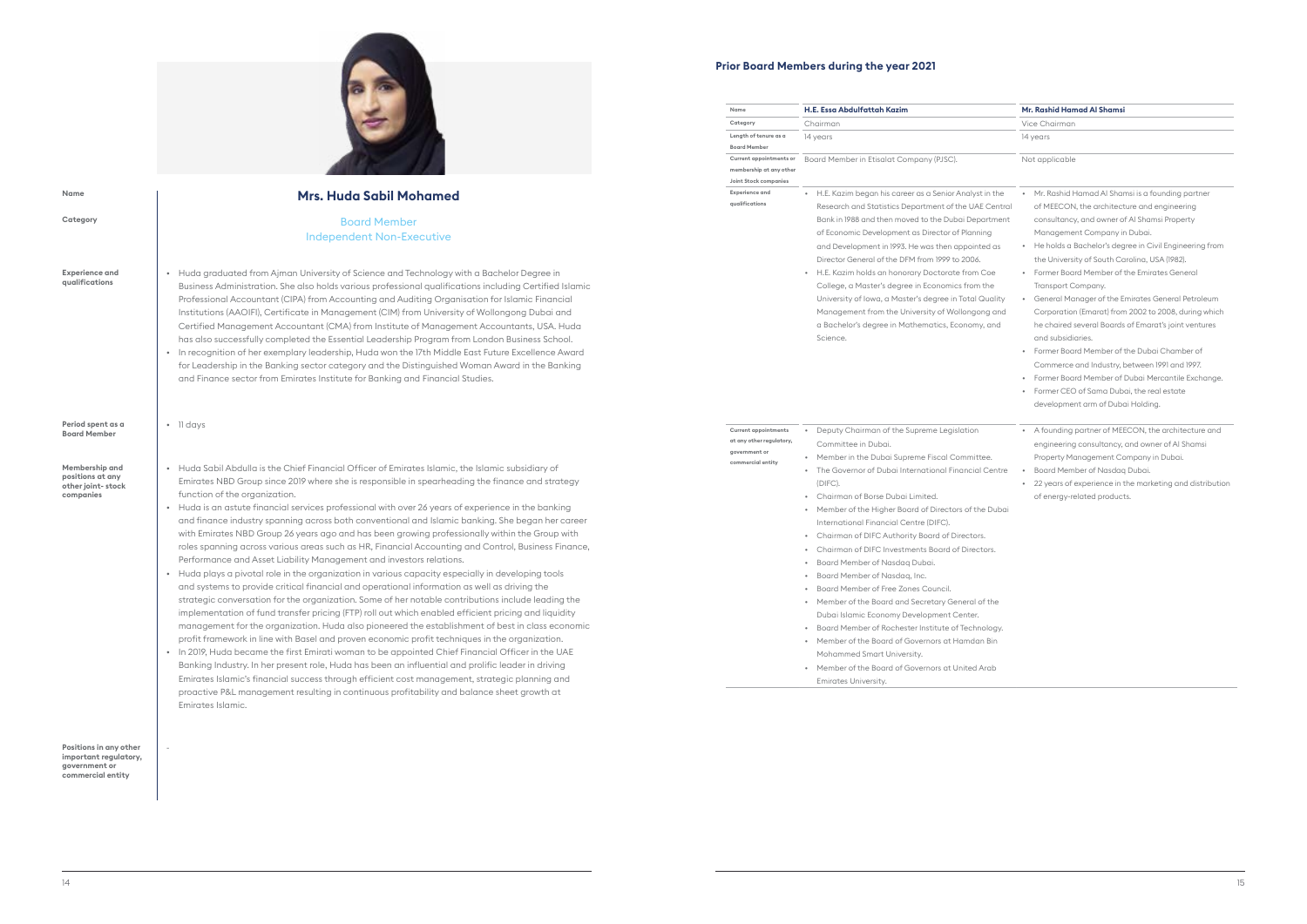• Director General of the UAE Accountants and Auditors Association (2000-2002). Committee of the UAE Accountants and Auditors Association

ditors – UAE branch (2006–2007).

| Name                                      | Mr. Adil Abdullah Al Fahim                                                                           |
|-------------------------------------------|------------------------------------------------------------------------------------------------------|
| Category                                  | <b>Board Member</b>                                                                                  |
| Length of tenure as a                     | 10 years, 8 months                                                                                   |
| <b>Board Member</b>                       |                                                                                                      |
| Current appointments or                   | Not applicable                                                                                       |
| membership at any other                   |                                                                                                      |
| <b>Joint Stock companies</b>              |                                                                                                      |
| <b>Experience and</b><br>qualifications   | Mr. Adil Abdullah Al Fahim has held several senior posi<br>academic and professional qualifications. |
|                                           | He holds a Bachelor's degree in Commerce and is                                                      |
|                                           | Consultant (CFC), a Certified Trainer of Audit Comr                                                  |
|                                           | Mr. Al Fahim has extensive experience in several ar                                                  |
|                                           | internal auditing, information systems and the law.                                                  |
|                                           |                                                                                                      |
|                                           | He won the MENA Financial Thought Leader of the                                                      |
|                                           | A recipient of the IIA Lifetime Achievement Award                                                    |
|                                           | He has written a number of articles and studies ad                                                   |
|                                           | He has held the following positions:                                                                 |
|                                           | Director General of the UAE Accountants and Audi                                                     |
|                                           | Board Member and President of the Conferences C                                                      |
|                                           | (2002-2004).                                                                                         |
|                                           | President of the American Institute of Internal Audi                                                 |
|                                           | Senior Vice President of the US Association of Cert                                                  |
|                                           | $\bullet$                                                                                            |
|                                           | Member and Secretary General of the Committee                                                        |
|                                           | Financial expert and arbitrator in Dubai Courts' Lis<br>$\bullet$                                    |
|                                           | He holds a number of professional qualificatio                                                       |
|                                           | Certified Public Accountant - USA (CPA).                                                             |
|                                           | Certified Fraud Examiner - USA (CFE).                                                                |
|                                           | Certified Financial Consultant - Canada (CFC).                                                       |
|                                           | Certified Trainer of Audit Command Language - Be                                                     |
|                                           | Founding Member of UAE Accountants and Audito<br>$\bullet$                                           |
|                                           | Certified "Law Assistant" in Dubai Courts' Experts I<br>$\bullet$                                    |
|                                           |                                                                                                      |
|                                           | Member of the Information Systems Audit and Cor                                                      |
|                                           | Institute of Internal Auditors - USA.<br>٠                                                           |
|                                           | American Society for Quality - USA.<br>۰                                                             |
|                                           | Hospitality Financial and Technology Professionals<br>۰                                              |
|                                           | Canadian Association of Financial Consultants.<br>$\bullet$                                          |
| <b>Current appointments</b>               | Member of Dubai Government Supreme Committe<br>$\bullet$                                             |
| at any other regulatory,<br>government or | Member of Dubai Government Committee for fisco                                                       |
| commercial entity                         | Chief Financial Officer, Dubai Airports.                                                             |

• Senior Vice President of the US Association of Certified Fraud Examiners – UAE branch.

e of Auditors' Registration in the UAE.

ist of Certified Experts.

#### **He holds a number of professional qualifications and memberships, including:**

belgium (ACL). ers Association. **List of Technical Consultants.** ntrol Association – USA.

s Association.

ee for improvement and automation of budgeting. eal Planning.

• Head of Internal Audit Department, the Ruler's Court, Dubai Government. • Vice President, Department of performance control and IT systems audit and training, the Ruler's Court, Dubai

Government. • Representative of the UAE in the AGCC Committee for E-Commerce.

itions in the Dubai Government, and holds a number of

s a Certified Public Accountant (CPA), a Certified Financial nmand Language (ACL), and Certified Fraud Examiner (CFE).  $r$  reas including economy, finance, management, auditing /

e Year award in 2012.

 $(2013).$ 

ddressing vital economic issues that impact the global economy.

| Name                                                                                          | Mr. Mussabeh Mohammed Al Qaizi                                                                                                                                                                                                                                                                                                                                                                                                                                                                                                                                                                                                                                                                                                                                 | Mr. Ali Rashid Al Mazroei                                                                                                                                                                                                                                                                                                                                                                                                                                                                                                                                                                                                                                                                                                                                                                                                                                                                                                                            | Name |                                                                                                |
|-----------------------------------------------------------------------------------------------|----------------------------------------------------------------------------------------------------------------------------------------------------------------------------------------------------------------------------------------------------------------------------------------------------------------------------------------------------------------------------------------------------------------------------------------------------------------------------------------------------------------------------------------------------------------------------------------------------------------------------------------------------------------------------------------------------------------------------------------------------------------|------------------------------------------------------------------------------------------------------------------------------------------------------------------------------------------------------------------------------------------------------------------------------------------------------------------------------------------------------------------------------------------------------------------------------------------------------------------------------------------------------------------------------------------------------------------------------------------------------------------------------------------------------------------------------------------------------------------------------------------------------------------------------------------------------------------------------------------------------------------------------------------------------------------------------------------------------|------|------------------------------------------------------------------------------------------------|
| Category                                                                                      | <b>Board Member</b>                                                                                                                                                                                                                                                                                                                                                                                                                                                                                                                                                                                                                                                                                                                                            | <b>Board Member</b>                                                                                                                                                                                                                                                                                                                                                                                                                                                                                                                                                                                                                                                                                                                                                                                                                                                                                                                                  |      | Category                                                                                       |
| Length of tenure as a<br><b>Board Member</b>                                                  | 7 years                                                                                                                                                                                                                                                                                                                                                                                                                                                                                                                                                                                                                                                                                                                                                        | 10 years and 8 months                                                                                                                                                                                                                                                                                                                                                                                                                                                                                                                                                                                                                                                                                                                                                                                                                                                                                                                                |      | Length of tenur<br><b>Board Member</b>                                                         |
| Current appointments or<br>membership at any other<br>Joint Stock companies                   | Not applicable                                                                                                                                                                                                                                                                                                                                                                                                                                                                                                                                                                                                                                                                                                                                                 | Board Member of the National Bond Company.<br>Board Member of Emirates Investment and<br>Development Corporation (PSC).<br>Board Member of Taaleem Holding (PSC).                                                                                                                                                                                                                                                                                                                                                                                                                                                                                                                                                                                                                                                                                                                                                                                    |      | Current appoint<br>membership at<br>Joint Stock com<br><b>Experience</b> and<br>qualifications |
| <b>Experience and</b><br>qualifications                                                       | • With over 20 years of experience, mainly in the<br>Information Technology sector, Mr. Mussabeh has<br>held a number of positions in which he implemented,<br>supervised or directly managed several multi-task<br>teams and individuals.<br>In 1999, Mr. Al Qaizi joined Dubai Islamic Bank as Head<br>of Cards Unit, which he developed in two years.<br>• Head of Information Systems Department, Dubai<br>Islamic Bank, between 2001 and 2008, where he helped<br>develop and support the bank's information systems<br>infrastructure, and gained significant experience in<br>project management across various banking fields.<br>He holds a Bachelor's degree in Computer Information<br>$\bullet$<br>Systems from Arkansas University, USA, in 1991. | • In his capacity as Group CEO of Al Bahri and Al Mazroei<br>Group, Mr. Ali Rashid Al Mazroei is responsible for<br>overseeing the financial and administrative affairs of<br>the Group's activities in the fields of trade, real estate,<br>industry and tourism. The Group, which was established<br>in Dubai in 1968 as a general investment group of<br>companies, has grown to become a key player in the<br>UAE economy.<br>Mr. Al Mazroei held several positions at Citibank Group<br>in Dubai between 2000 and 2007, including Head of<br>Commercial Accounts Department, Head of Planning<br>and Analysis Department for the Middle East, Africa<br>and Turkey, and Vice President of the Financial Control<br>Unit.<br>Mr. Al Mazroei holds a Bachelor's degree in Business<br>Administration from the American University in Dubai,<br>and a Master's degree in Business Administration - from<br>Southern New Hampshire University, USA. |      |                                                                                                |
| <b>Current appointments</b><br>at any other regulatory,<br>government or<br>commercial entity | Head of e-Banking and IT Services at Dubai Islamic<br>$\bullet$<br>Bank, as well as other leading positions, including<br>member of the Automation Committee of Dubai<br>Islamic Bank, responsible for coordinating and<br>aligning the bank's overall strategy with the latest IT<br>developments.<br>Since 2008, he has worked at the e-Banking<br>$\bullet$<br>Operations Unit, where he focuses on developing<br>communication channels. In recognition of his<br>substantial efforts in this area, his projects have<br>earned several awards in the field of e-banking system<br>development.                                                                                                                                                            | • CEO of Al Bahri and Al Mazroei Group.                                                                                                                                                                                                                                                                                                                                                                                                                                                                                                                                                                                                                                                                                                                                                                                                                                                                                                              |      |                                                                                                |
|                                                                                               |                                                                                                                                                                                                                                                                                                                                                                                                                                                                                                                                                                                                                                                                                                                                                                |                                                                                                                                                                                                                                                                                                                                                                                                                                                                                                                                                                                                                                                                                                                                                                                                                                                                                                                                                      |      | Current appoint<br>at any other reg                                                            |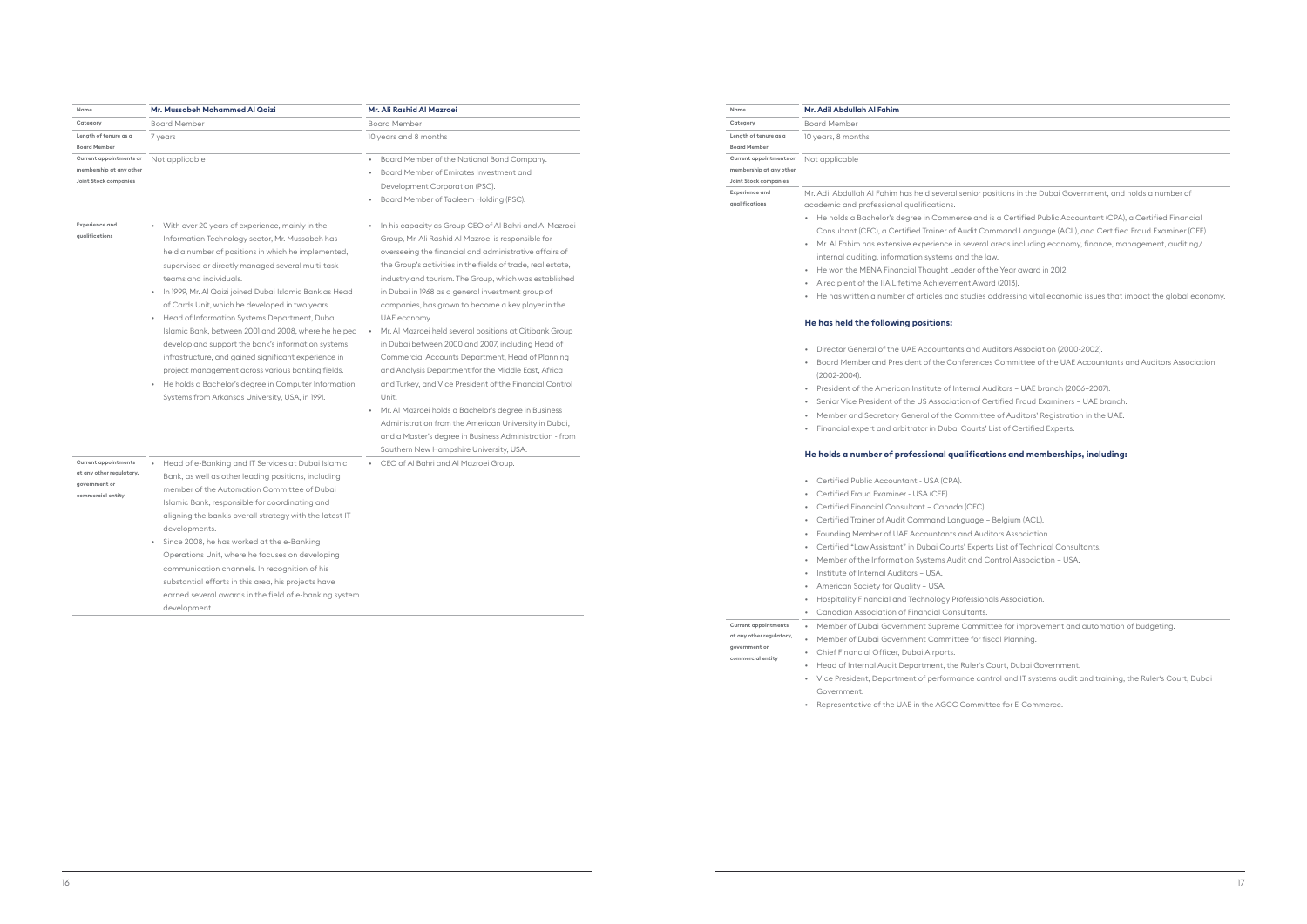#### **D. Attendance at Board meetings**

|                | Date of meeting    | <b>Attendees</b> | <b>Attendees</b><br>by proxy | A                    |
|----------------|--------------------|------------------|------------------------------|----------------------|
|                | 2nd February 2021  |                  |                              |                      |
| $\overline{2}$ | 3rd May 2021       |                  | $\overline{\phantom{a}}$     |                      |
| 3              | 29th July 2021     |                  |                              |                      |
| 4              | 27th October 2021  | 6                |                              | Mr. Rashid Al Shamsi |
| 5              | 8th November 2021  |                  |                              |                      |
| 6              | 21st December 2021 |                  |                              | H.E. Wesam Lootah    |

#### **E. Board resolutions passed by circulation**

DFM's Board rarely makes resolutions by circulation according to the Company's Articles of Association unless it is a business requirement. In such cases, all documents related to the resolution and recommendations of the internal committees are shared with the Board accordingly, hence Board Members can review to make an informed resolution. The Board passed 3 resolutions by circulation during 2021 with the following dates:

- 25th May 2021
- 20th September 2021
- 24th November 2021

#### **F. Duties and functions exercised by the Board or assigned to the Executive Management during 2021**

The Executive Management is empowered to perform specific tasks according to the list of authorization approved by the Board. Since this delegation is related to the capacity rather than the individuals occupying that capacity, the period of delegation remains in effect until a resolution to cancel or amend the authority is passed by the Board. The following is a list of the tasks and authorities delegated to the Executive Management:

| Authorization                                                             | Limit                    | <b>Authorized Position</b>                                                               | <b>Notes</b>                                                        |
|---------------------------------------------------------------------------|--------------------------|------------------------------------------------------------------------------------------|---------------------------------------------------------------------|
| <b>Administrative Affairs</b>                                             |                          |                                                                                          |                                                                     |
| Update and approve this list                                              |                          | <b>Board of Directors</b>                                                                |                                                                     |
| Approve policies and systems                                              |                          | <b>Board of Directors</b>                                                                | According to the responsibilities of<br>Board committees            |
| Approve organization chart and its<br>amendments                          |                          | <b>Board of Directors</b>                                                                |                                                                     |
| File cases in the name of DFM / settle-<br>ment / waiver                  |                          | Chairman                                                                                 | Based on investigation and recommen-<br>dation from Audit Committee |
| Represent DFM before court and in its<br>relation with external parties   |                          | Chairman                                                                                 | Article 27 of AoA<br>Article 155 of Companies Law                   |
| Sign severally on behalf of DFM                                           |                          | Chairman or any other Board<br>Member delegated by the<br>Board within the stated limits |                                                                     |
| Approve procedures manuals, ma-<br>nagement decrees and circulars         |                          | CEO                                                                                      |                                                                     |
| Approve management circulars and<br>job orders within the division        | $\overline{\phantom{a}}$ | Head of Division, or in case of<br>absence, his deputy                                   |                                                                     |
| Approve DFM general strategic plan<br>and objectives                      |                          | <b>Board of Directors</b>                                                                |                                                                     |
| Determine the percentage of dividend<br>to be distributed to shareholders | $\overline{\phantom{a}}$ | <b>Board of Directors proposes</b><br>for AGM approval                                   |                                                                     |
| Form, change, and dissolve executive<br>committees                        |                          | CEO                                                                                      |                                                                     |

| <b>Attendees</b> | <b>Attendees</b><br>by proxy | Absent members       |
|------------------|------------------------------|----------------------|
|                  |                              |                      |
|                  |                              |                      |
|                  |                              |                      |
|                  |                              | Mr. Rashid Al Shamsi |
|                  |                              |                      |
|                  |                              | H.E. Wesam Lootah    |

#### **B. Women representation in the Board of Directors during 2021**

The current DFM's Board of Directors includes two women among its nine members, reflecting the Board' keenness to appoint distinguished women cadres as a means of empowering women and in line with UAE's vision in this respect.

#### **C. Board Members' Remuneration and allowances**

#### **1. Total Remuneration of Board Members paid during 2020**

The remuneration of the Board has been disbursed for 2020 in the amount of AED 300,000 for each member, which was approved in the Annual General Assembly Meeting held on 22nd March 2021.

#### **2. Board Members' remuneration proposed for 2021**

The proposal of disbursing the following amounts to each Board Member for 2021 will be presented at the Annual General Assembly Meeting to be held for approval.

#### **3. Board Committees allowances during 2021**

\* Board Membership ended on November 3rd 2021.

| <b>Board Members</b>              | <b>2021 Remunerations</b> |
|-----------------------------------|---------------------------|
| H.E. Helal Saeed Almarri          | 48,493                    |
| H.E. Wesam Al Abbas Lootah        | 48,493                    |
| Mr. Abdulgader Obaid Ali          | 48.493                    |
| Mr. AbdulWahid AbdulRahim Alulama | 48,493                    |
| Mr. Yuvraj Narayan                | 48,493                    |
| Mr. Mohamed Humaid Al Marri       | 300,000                   |
| Mrs. Moaza Saeed Al Marri         | 300,000                   |
| Mr. Saeed Rashid Al Yateem        | 9.041                     |
| Mrs. Huda Sabil Mohamed           | 9.041                     |
| H.E. Essa Abdulfattah Kazim*      | 251,507                   |
| Mr. Rashid Hamad Al Shamsi*       | 251,507                   |
| Mr. Ali Rashid Al Mazroei*        | 251,507                   |
| Mr. Adil Abdulla Al Fahim*        | 251,507                   |
| Mr. Mussabeh Mohammed Al Qaizi*   | 251,507                   |

| <b>Name</b>                    | Committee                                       | <b>Allowance</b><br>Value | Number of<br><b>Meetings</b> |
|--------------------------------|-------------------------------------------------|---------------------------|------------------------------|
| Mr. Rashid Hamad Al Shamsi     | Nomination and Remuneration<br>Committee        | 60,000                    | $\overline{4}$               |
| Mr. Adil Abdullah Al Fahim     | Nomination and Remuneration<br>Committee        | 60,000                    | $\overline{4}$               |
| Mr. Mussabeh Mohammed Al Qaizi | Nomination and Remuneration<br>Committee        | 60,000                    | $\overline{4}$               |
| Mr. Mohammed Humaid Al Marri   | Audit Committee & Dubai Clear Risk<br>Committee | 95,000                    | 5                            |
| Mr. Adil Abdullah Al Fahim     | Audit Committee & Dubai Clear Risk<br>Committee | 100.000                   | 5                            |
| Mr. Ali Rashid Al Mazroei      | Audit Committee & Dubai Clear Risk<br>Committee | 100.000                   | 5                            |

#### **4. Allowances, salaries, or additional fees paid to the Board Members other than the Board Committees allowances**

H.E. Essa Kazim - Previous Chairman of the Board of Directors received an amount of AED 25,000 during 2021, as remuneration against the additional tasks he performed to serve the DFM that exceeded his regular duties as the Chairman.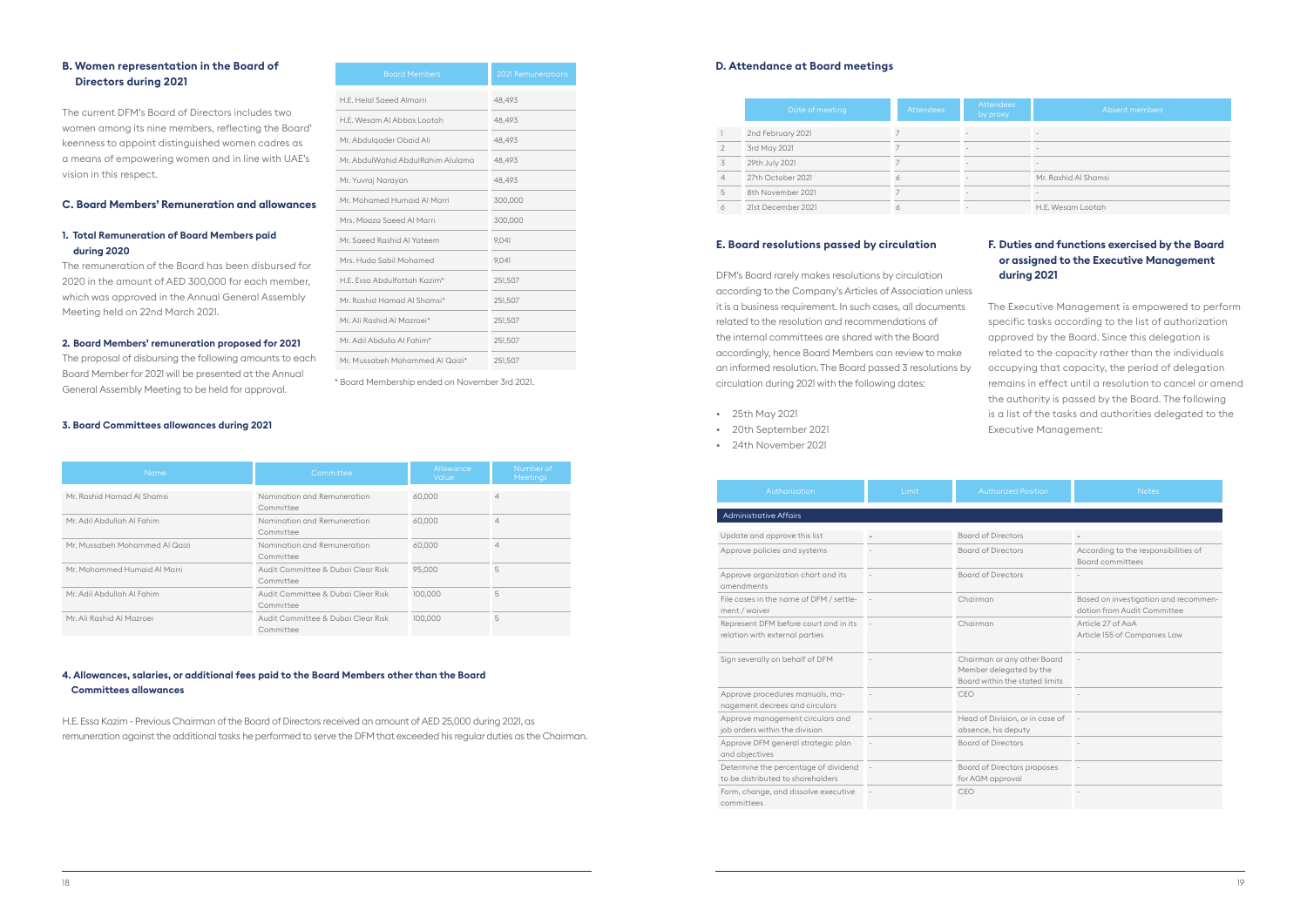| Authorization                                                                                  | Limit                                                                                                                                                                                                                                   | <b>Authorized Position</b>                                                  | <b>Notes</b>                                                                                                                                                 |
|------------------------------------------------------------------------------------------------|-----------------------------------------------------------------------------------------------------------------------------------------------------------------------------------------------------------------------------------------|-----------------------------------------------------------------------------|--------------------------------------------------------------------------------------------------------------------------------------------------------------|
| Purchasing and Contracting                                                                     |                                                                                                                                                                                                                                         |                                                                             |                                                                                                                                                              |
| Discount / Exemption from fees                                                                 | Based on transaction<br>fees, per transaction:<br>$\checkmark$ ) Up to AED 500,000<br>- 10% discount<br>$\checkmark$ Above AED<br>500,000 to AED<br>$1$ million - 20%<br>discount<br>$\checkmark$ Above AED 1 million<br>- 30% discount | CEO                                                                         | Applies to all fees charged by DFM                                                                                                                           |
|                                                                                                | Full exemption pf<br>transfer fees from<br>government entity<br>to another account<br>based on a high order<br>from the ruler                                                                                                           | CEO                                                                         | Managerial Decree No. 16<br>of 2014                                                                                                                          |
|                                                                                                | Full exemption from<br>the nominal fees of<br>applications received<br>from official and<br>supreme authorities                                                                                                                         | Chief Operating Officer (COO) -                                             |                                                                                                                                                              |
| Market Maker Trading fees                                                                      | Market making rebate CEO                                                                                                                                                                                                                |                                                                             | As per BOD approved program<br>The market making rebate & perfor-<br>mance report presented to the BOD<br>on quarterly basis or in the first BOD<br>meeting. |
| <b>Fines Cancellation</b>                                                                      | For the first fine                                                                                                                                                                                                                      | CFO & Head of Strategy<br>along with the head of the<br>respective division | In the same financial year                                                                                                                                   |
|                                                                                                | For later fines                                                                                                                                                                                                                         | <b>CEO</b>                                                                  | In the same financial year                                                                                                                                   |
| Write-off receivables and assets with                                                          | Up to AED 20,000                                                                                                                                                                                                                        | CFO & Head of Strategy                                                      | In the same financial year                                                                                                                                   |
| book value                                                                                     | Above AED 20,000                                                                                                                                                                                                                        | The Board                                                                   | Based on Audit Committee recommen-<br>dations                                                                                                                |
|                                                                                                |                                                                                                                                                                                                                                         |                                                                             |                                                                                                                                                              |
| Investment                                                                                     |                                                                                                                                                                                                                                         |                                                                             |                                                                                                                                                              |
|                                                                                                |                                                                                                                                                                                                                                         |                                                                             |                                                                                                                                                              |
| Investment in companies' capital,<br>mergers, shares purchasing                                | Unlimited                                                                                                                                                                                                                               | The Board                                                                   | Based on recommendations from<br>investment committee                                                                                                        |
| Participation in investment portfolios<br>and funds, Islamic Sukuk, and Islamic<br>derivatives | Unlimited                                                                                                                                                                                                                               | The Board                                                                   | Based on recommendations from<br>investment committee                                                                                                        |
| Short-term investment deposits                                                                 | Unlimited                                                                                                                                                                                                                               | CEO based on recommen-<br>dations from investment<br>committee              | Authorization includes withdrawal of<br>deposit (termination before maturity)<br>taking into account the investment<br>policy                                |

| Investment in companies' capital,<br>mergers, shares purchasing                                | Unlimited            | The Board                                                      | Based on recommendations from<br>investment committee                                                                         |
|------------------------------------------------------------------------------------------------|----------------------|----------------------------------------------------------------|-------------------------------------------------------------------------------------------------------------------------------|
| Participation in investment portfolios<br>and funds, Islamic Sukuk, and Islamic<br>derivatives | Unlimited            | The Board                                                      | Based on recommendations from<br>investment committee                                                                         |
| Short-term investment deposits                                                                 | Unlimited            | CEO based on recommen-<br>dations from investment<br>committee | Authorization includes withdrawal of<br>deposit (termination before maturity)<br>taking into account the investment<br>policy |
| Long-term investment deposits                                                                  | Up to AED 50,000,000 | CEO based on<br>recommendations from<br>investment committee   | Authorization includes withdrawal of<br>deposit (termination before maturity)<br>taking into account the investment<br>policy |
| Encashment of investments                                                                      |                      | The Board                                                      | Based on recommendations from<br>investment committee                                                                         |

| Authorization                                                          | Limit                                                          | <b>Authorized Position</b>                                      | <b>Notes</b>                                                    | Authorization                                                   | Limit                                              | <b>Authorized Position</b>                                   |                                                                              |
|------------------------------------------------------------------------|----------------------------------------------------------------|-----------------------------------------------------------------|-----------------------------------------------------------------|-----------------------------------------------------------------|----------------------------------------------------|--------------------------------------------------------------|------------------------------------------------------------------------------|
| <b>Purchasing and Contracting</b>                                      |                                                                |                                                                 |                                                                 | Purchasing and Contracting                                      |                                                    |                                                              |                                                                              |
| <b>Approving Direct Purchase</b>                                       | Up to AED 50,000                                               | Head of Purchasing and<br><b>Contracting Department</b>         | One offer                                                       | Discount / Exemption from fees                                  | Based on transaction CEO<br>fees, per transaction: |                                                              | Applies to all fees char                                                     |
|                                                                        | Up to AED 250,000                                              | CFO & Head of Strategy                                          |                                                                 |                                                                 | $\vee$ Up to AED 500,000                           |                                                              |                                                                              |
|                                                                        | Up to AED 500,000                                              | CEO                                                             |                                                                 |                                                                 | - 10% discount                                     |                                                              |                                                                              |
|                                                                        | Above AED 500,000                                              | Presented to the Board for                                      |                                                                 |                                                                 | Above AED                                          |                                                              |                                                                              |
|                                                                        |                                                                | approval                                                        |                                                                 |                                                                 | 500,000 to AED                                     |                                                              |                                                                              |
| Approving contracting by biddings                                      | Up to AED 1,000,000                                            | <b>CEO</b>                                                      | 3 offers to be recommended by<br>purchasing committee           |                                                                 | 1 million - 20%<br>discount                        |                                                              |                                                                              |
|                                                                        | Above AED 1,000,000                                            | Presented to the Board for                                      |                                                                 |                                                                 | $\vee$ Above AED 1 million                         |                                                              |                                                                              |
|                                                                        |                                                                | approval                                                        |                                                                 |                                                                 |                                                    |                                                              |                                                                              |
| Approving limited and public tenders                                   | Up to AED 5,000,000                                            | <b>CEO</b>                                                      |                                                                 |                                                                 | - 30% discount                                     |                                                              |                                                                              |
|                                                                        | Above AED 5,000,000                                            | Presented to the Board for<br>approval                          |                                                                 |                                                                 | Full exemption pf<br>transfer fees from            | <b>CEO</b>                                                   | Managerial Decree No<br>of 2014                                              |
| Tenders selection                                                      |                                                                | Purchasing committee                                            |                                                                 |                                                                 | government entity<br>to another account            |                                                              |                                                                              |
| Signing approved contracts                                             | Up to AED 5,000,000                                            | CFO & Head of Strategy                                          | Considering the authority matrix                                |                                                                 | based on a high order                              |                                                              |                                                                              |
|                                                                        | Up to AED 50,000,000                                           | <b>CEO</b>                                                      |                                                                 |                                                                 | from the ruler                                     |                                                              |                                                                              |
|                                                                        | Above AED 50,000,000                                           | Presented to the Board for                                      |                                                                 |                                                                 | Full exemption from                                | Chief Operating Officer (COO)                                |                                                                              |
|                                                                        |                                                                | approval                                                        |                                                                 |                                                                 | the nominal fees of<br>applications received       |                                                              |                                                                              |
| Signing MOUs/limited representation/<br>sub-depositary/confidentiality |                                                                | CEO                                                             |                                                                 |                                                                 | from official and<br>supreme authorities           |                                                              |                                                                              |
| agreements                                                             |                                                                |                                                                 |                                                                 | Market Maker Trading fees                                       | Market making rebate CEO                           |                                                              | As per BOD approved                                                          |
| Approve, update, and assess vendors                                    |                                                                | <b>Purchasing Committee</b>                                     |                                                                 |                                                                 |                                                    |                                                              | The market making reb                                                        |
| Verify and collect purchases                                           | Up to AED 50,000                                               | Store in-charge                                                 | In addition to a representative from the<br>ordering department |                                                                 |                                                    |                                                              | mance report presente<br>on quarterly basis or in                            |
|                                                                        | Above AED 50,000                                               | A temporary receiving                                           | Includes ordering department,                                   |                                                                 |                                                    |                                                              | meeting.                                                                     |
|                                                                        |                                                                | committee                                                       | specialists, and store in-charge                                | <b>Fines Cancellation</b>                                       | For the first fine                                 | CFO & Head of Strategy                                       | In the same financial y                                                      |
| Initial and final approval of jobs and<br>services                     |                                                                | A technical committee from<br>specialists and experiences staff | May include external experts                                    |                                                                 |                                                    | along with the head of the<br>respective division            |                                                                              |
| Issuing stationary                                                     |                                                                | Executive - administration                                      |                                                                 |                                                                 | For later fines                                    | CEO                                                          | In the same financial y                                                      |
| Issuing tools and capital equipments                                   | $\sim$                                                         | Head of Purchasing and                                          |                                                                 | Write-off receivables and assets with                           | Up to AED 20,000                                   | CFO & Head of Strategy                                       | In the same financial y                                                      |
| from store<br>Approving transfer of assets outside                     |                                                                | <b>Contracting Department</b><br>CFO & Head of Strategy         |                                                                 | book value                                                      | Above AED 20,000                                   | The Board                                                    | <b>Based on Audit Comm</b><br>dations                                        |
| DFM for business purposes                                              |                                                                |                                                                 |                                                                 |                                                                 |                                                    |                                                              |                                                                              |
| Approving annual inventory count<br>results                            |                                                                | CEO                                                             | Based on recommendations of<br>inventory count committee        | Investment                                                      |                                                    |                                                              |                                                                              |
| Disposal of damaged and fully<br>depreciated assets                    |                                                                | CEO                                                             | Based on recommendations of the<br>respective committee         | Investment in companies' capital,<br>mergers, shares purchasing | Unlimited                                          | The Board                                                    | Based on recommendo<br>investment committee                                  |
| Leasing DFM offices and fixing                                         |                                                                | CEO                                                             | Based on recommendation from pur-                               | Participation in investment portfolios                          | Unlimited                                          | The Board                                                    | Based on recommendo                                                          |
| annual rent                                                            |                                                                |                                                                 | chasing committee                                               | and funds, Islamic Sukuk, and Islamic                           |                                                    |                                                              | investment committee                                                         |
| Fixing service fees and penalties                                      |                                                                | CEO                                                             | Notify the Board with any update to                             | derivatives                                                     |                                                    |                                                              |                                                                              |
| and updating the fee list based on<br>circumstances                    |                                                                |                                                                 | service fees                                                    | Short-term investment deposits                                  | Unlimited                                          | CEO based on recommen-<br>dations from investment            | Authorization includes<br>deposit (termination be                            |
| Credit policy                                                          | Extend credit period<br>above 30 days and up                   | CFO & Head of Strategy                                          | Managerial Decree No. 57 of 2012                                |                                                                 |                                                    | committee                                                    | taking into account the<br>policy                                            |
|                                                                        | to 60 days<br>Extend credit period CEO<br>above 60 days and up |                                                                 |                                                                 | Long-term investment deposits                                   | Up to AED 50,000,000                               | CEO based on<br>recommendations from<br>investment committee | Authorization includes<br>deposit (termination be<br>taking into account the |
|                                                                        | to 90 days                                                     |                                                                 |                                                                 |                                                                 |                                                    |                                                              | policy                                                                       |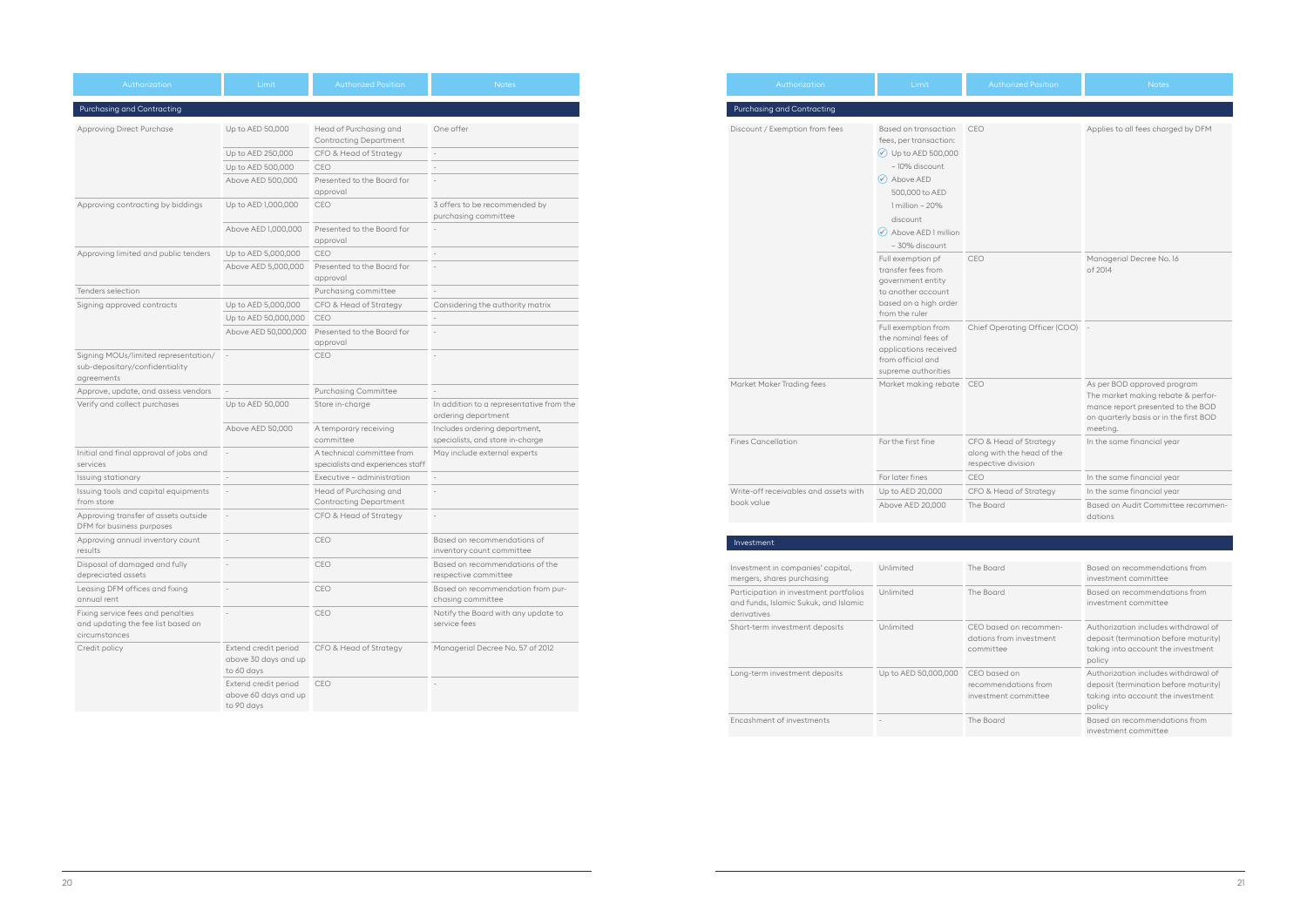| Authorization                                                                                                                                                                            | Limit      | <b>Authorized Position</b>                  | <b>Notes</b>                                                                            |  |
|------------------------------------------------------------------------------------------------------------------------------------------------------------------------------------------|------------|---------------------------------------------|-----------------------------------------------------------------------------------------|--|
| Human Resources                                                                                                                                                                          |            |                                             |                                                                                         |  |
| Signature of Job Offers,<br>employment contracts, renewal<br>of employment contracts,<br>layoffs or accepting employees<br>resignation for DFM employees<br>except for CEO or his Deputy | CEO        |                                             | Based on Manpower planning<br>approved from BOD following HR<br>policies and procedures |  |
| Promoting Employees including<br>degrees, titles or financials                                                                                                                           | <b>CEO</b> | <b>Head of Concerned</b><br>Division        | Based on Manpower planning<br>approved from BOD following HR<br>policies and procedures |  |
| Employees Transfers, changing<br>Grades or titles                                                                                                                                        | <b>CEO</b> | <b>Head of Concerned</b><br><b>Division</b> | HR policies and procedures                                                              |  |
| Fraud and refunds                                                                                                                                                                        |            |                                             |                                                                                         |  |
| Refund of fraud related cases<br>maximum AED 10,000 in a year<br>and 5000 per case                                                                                                       |            | CEO                                         | As per procedure and financial<br>services recommendation                               |  |
| Above that amount or refund for<br>same investor more than once                                                                                                                          |            | <b>BOD</b>                                  | As per procedure and Financial<br>Services recommendation                               |  |

| Authorization                                                                                                                                                                     | Limit                                                                                                                                             | <b>Authorized Position</b>                                                    | <b>Notes</b>                                      |
|-----------------------------------------------------------------------------------------------------------------------------------------------------------------------------------|---------------------------------------------------------------------------------------------------------------------------------------------------|-------------------------------------------------------------------------------|---------------------------------------------------|
| Signing on cheques and bank transfers                                                                                                                                             |                                                                                                                                                   |                                                                               |                                                   |
| Signing on cheques                                                                                                                                                                | Up to AED 50 million<br>Above that amount                                                                                                         | Chairman and defined<br>executives<br>Chairman or Vice Chairman               | Joint signatories<br>Joint signatories            |
| Signing on clearing & settlement<br>accounts                                                                                                                                      | unlimited                                                                                                                                         | and defined executives<br>Chairman and defined<br>executives and risk manager | Joint signatories                                 |
| Signing on dividend distributions for<br>listed companies                                                                                                                         | Up to AED 50 million                                                                                                                              | of Dubai Clear<br>Chairman and defined<br>executives                          | Joint signatories                                 |
|                                                                                                                                                                                   | Above that amount                                                                                                                                 | Chairman or Vice Chairman<br>and defined executives                           | Joint signatories                                 |
| Open and close bank accounts                                                                                                                                                      |                                                                                                                                                   | Chairman & Vice Chairman                                                      | Joint signatories                                 |
| Open and close members accounts                                                                                                                                                   |                                                                                                                                                   | Defined executive                                                             | Joint signatories                                 |
| Financing                                                                                                                                                                         |                                                                                                                                                   |                                                                               |                                                   |
| Borrowing and bank credit facilities                                                                                                                                              | unlimited                                                                                                                                         | Upon BOD approval and<br>delegation                                           | As per Article of Association                     |
| Renewal of bank credit facilities                                                                                                                                                 | unlimited                                                                                                                                         | CEO                                                                           | Comply with the main credit terms &<br>conditions |
|                                                                                                                                                                                   |                                                                                                                                                   |                                                                               |                                                   |
| Donation                                                                                                                                                                          |                                                                                                                                                   |                                                                               |                                                   |
| Monetary Donation                                                                                                                                                                 | Shall not exceed 2%<br>of the average net<br>profit of the company<br>during the past 2<br>fiscal years which<br>monetary donation<br>was offered |                                                                               | As per Article of Association                     |
| <b>Budget &amp; Financial reports</b>                                                                                                                                             |                                                                                                                                                   |                                                                               |                                                   |
| Budget approval and amendment                                                                                                                                                     |                                                                                                                                                   | <b>BOD</b>                                                                    |                                                   |
| Transfer budget provisions                                                                                                                                                        | Within different<br>budget groups                                                                                                                 | CEO                                                                           | Not exceeding approved limits                     |
|                                                                                                                                                                                   | From account to<br>account within the<br>same group                                                                                               | <b>CFO</b>                                                                    |                                                   |
| Approval of quarterly reviewed &<br>annual audited financial statement                                                                                                            |                                                                                                                                                   | <b>BOD</b>                                                                    | Subject to audit committee approval               |
| <b>Human Resources</b>                                                                                                                                                            |                                                                                                                                                   |                                                                               |                                                   |
|                                                                                                                                                                                   |                                                                                                                                                   |                                                                               |                                                   |
| Approval of Manpower planning of<br>DFM Group                                                                                                                                     | <b>BOD</b>                                                                                                                                        |                                                                               | <b>Based on NRC Recommendations</b>               |
| Interviewing & Selecting CEO & his<br>Deputy for DFM Group                                                                                                                        | <b>NRC</b>                                                                                                                                        |                                                                               | Based on the Manpower plan approved<br>by BOD     |
| Signature of Job Offer, employment<br>contract or accepting resignation of<br>DFM CEO or his Deputy                                                                               | Chairman                                                                                                                                          |                                                                               | Based on the approval of BOD                      |
| Interviewing, appointing, signing<br>Job offers, Employment contracts,<br>accepting resignation, layoff,<br>promoting or transferring of Head of<br>Divisions, departments or COO | CEO                                                                                                                                               |                                                                               | With condition of Chairman approval               |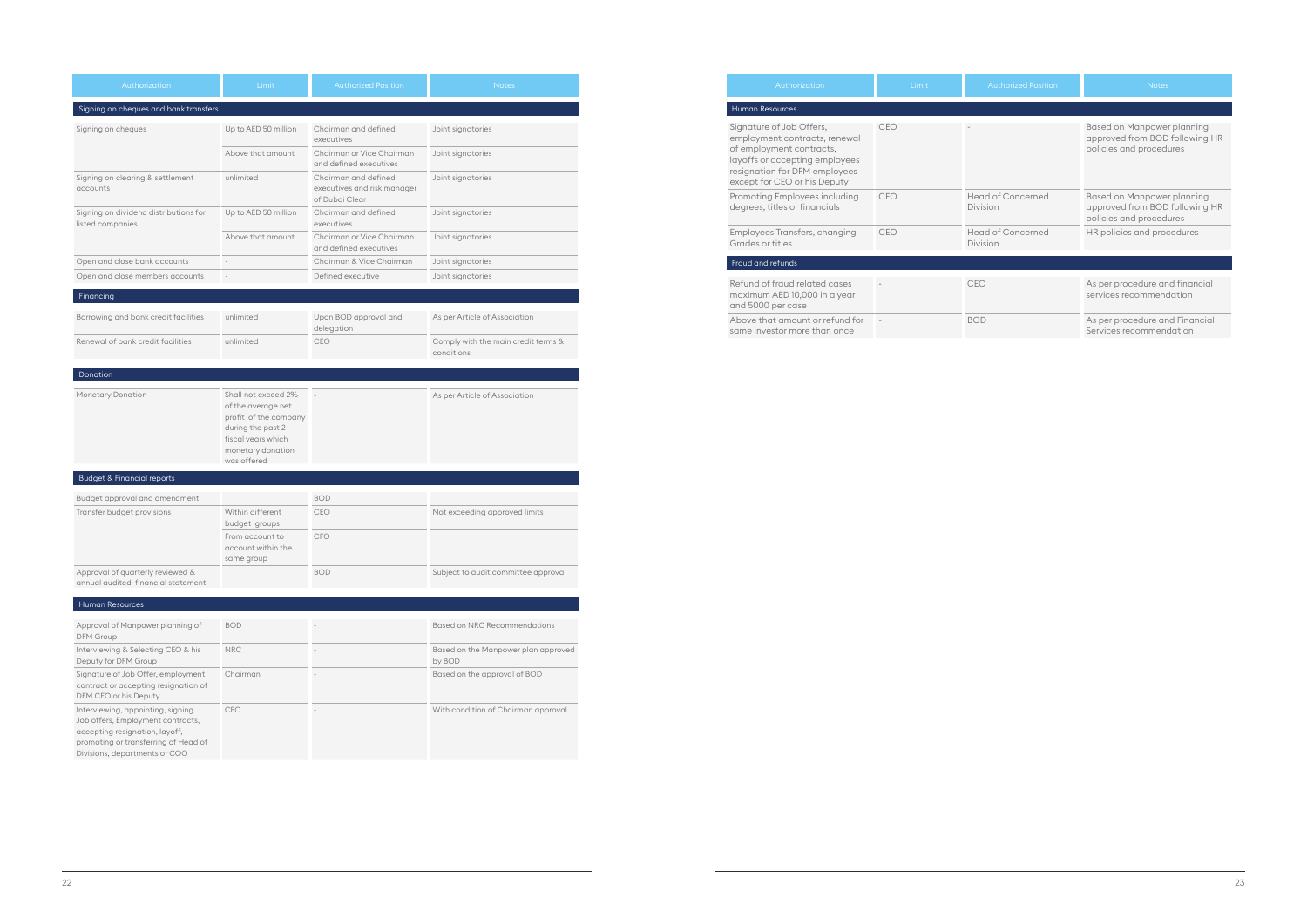#### **G. Related parties' Transactions during 2021**

The DFM complies with SCA's rules and regulations regarding the definition of and transactions with related parties. In particular, those related to SCA's Board of Directors Decision No. (3/R.M) of 2020 concerning the approval of Joint Stock Companies Governance Guide and its subsequent amendments.

Stakeholders are defined as, the DFM's Chairman and the Board, the DFM's senior Executive Management

and employees, and the companies in which any of these own 30% or more capital, as well as subsidiaries, sister or affiliated companies.

Related parties' transactions are defined as: transactions, contracts, or agreements signed by DFM outside the normal course of DFM's line of business or that include preferential conditions that DFM does not usually grant to its clients and any other transactions determined by SCA from time to time through decisions, instructions, or circulars.

#### **H. DFM organizational structure**

In light of SCA's definition of the related parties and related parties' transactions, DFM identifies related parties and continuously monitors their transactions. The Board's approval is obtained for transactions that do not exceed 5% of DFM's share capital. In addition,

the Annual General Assembly Meeting held in 2021 for the year 2020 approved, via a special resolution, related party transactions in excess of 5% and up to 30% of DFM's share capital.

#### **In light of the above definitions, the DFM did not engage in any transactions with related parties during 2021.**

| Related Party | <b>Relationship clarification</b> | Type of transaction | Value of transaction |
|---------------|-----------------------------------|---------------------|----------------------|
|               | N/A                               | N/A                 |                      |



#### **R. Executive Management's salaries and remuneration details**

It is one of the fastest growing PwC member firms worldwide and the largest professional services firm in the Middle East. Our tailored solutions help clients to meet the challenges and opportunities of doing business in the Middle East market and beyond.

The DFM Executive Management consists of eight employees. The following table lists their titles, appointment dates and the total amounts they received as salaries and bonuses:

| Name                    | Position                                                                      | Date of<br>Appointment | Total<br>Salaries and<br><b>Allowances</b><br>for 2021 (AED) | <b>Total Paid</b><br><b>Bonuses for</b><br>2021(AED) | Total of<br>other Cash/<br>non-Cash<br><b>Benefits for</b><br>2021 (AED) | <b>Total (AED)</b> |
|-------------------------|-------------------------------------------------------------------------------|------------------------|--------------------------------------------------------------|------------------------------------------------------|--------------------------------------------------------------------------|--------------------|
| Mr. Hamed Ali           | Chief Executive Officer<br>(CEO)                                              | 27th July 2020         | 2,525,273.20                                                 | $\overline{\phantom{a}}$                             |                                                                          | 2,525,273.20       |
| Mr. Hassan Al Serkal    | Advisor to Chairman                                                           | 1st June 1999          | 1,710,090.00                                                 | ÷,                                                   |                                                                          | 1,710,090.00       |
| Mr. Khalifa Rabba       | Chief Operating<br>Officer (COO), Head of<br><b>Operations Division</b>       | 3rd August<br>2002     | 785,115.00                                                   |                                                      |                                                                          | 785,115.00         |
| Mrs. Maryam Fikri       | CEO of DCCD, CEO of<br>Dubai CSD, Principal<br>Advisor of Dubai Clear         | 1st June 1999          | 1,710,090,00                                                 |                                                      |                                                                          | 1,710,090.00       |
| Mr. Jamal AlKhadhar     | <b>Executive Vice President</b><br>- People & Talent<br>Management Division   | 1st June 1999          | 1,487,487.56                                                 |                                                      |                                                                          | 1,487,487.56       |
| Mr. Ali Al Hashimi      | CFO & Head of Strategy                                                        | 2nd August<br>2009     | 1,210,428.00                                                 |                                                      |                                                                          | 1,210,428.00       |
| Mrs. Fatma Al Hamadi    | Vice President - Head of<br><b>Marketing Division</b>                         | 17th June 2006         | 549,321.82                                                   |                                                      |                                                                          | 549,321.82         |
| Mr. Khaled Hawas        | Senior Vice President-<br>Head of Technology<br>Department                    | 25th July 2010         | 755,085.00                                                   | ÷,                                                   | $\overline{\phantom{a}}$                                                 | 755,085.00         |
| Mrs. Fahima Al Bastaki* | <b>Executive Vice President</b><br>- Head of Business<br>Development Division | 22nd May 2004          | 502,147.92                                                   | $\sim$                                               |                                                                          | 502,147.92         |
| Mr. Ahmad Aljaziri**    | <b>Executive Vice President</b><br>- Head of Corporate<br>Services Division   | 1st June 1999          | 1,833,896.08                                                 | $\overline{\phantom{a}}$                             |                                                                          | 1,833,896.08       |

\* Mrs. Fahima has resigned effective 19th May 2021. \*\* Mr. Ahmed Al Jaziri has resigned effective 1st July 2021.

#### **4. The External Auditor**

#### **a. Brief of the external auditor for Shareholders:**

PwC has operated in the Middle East region for more than 40 years. Collectively, our Middle East network employs more than 7,000 people in the region including over 300 partners working from 23 offices (in 22 locations) across 12 countries: Bahrain, Egypt, Iraq, Jordan, Kuwait, Lebanon, Libya, Oman, the Palestinian territories, Qatar, Saudi Arabia and the United Arab Emirates. The firm has experience in industries including aviation, government, energy and utilities, financial services and banking, retail, construction and engineering, manufacturing, entertainment and telecoms. Our clients in the Middle East include prominent public and private companies, governments, banks and family businesses.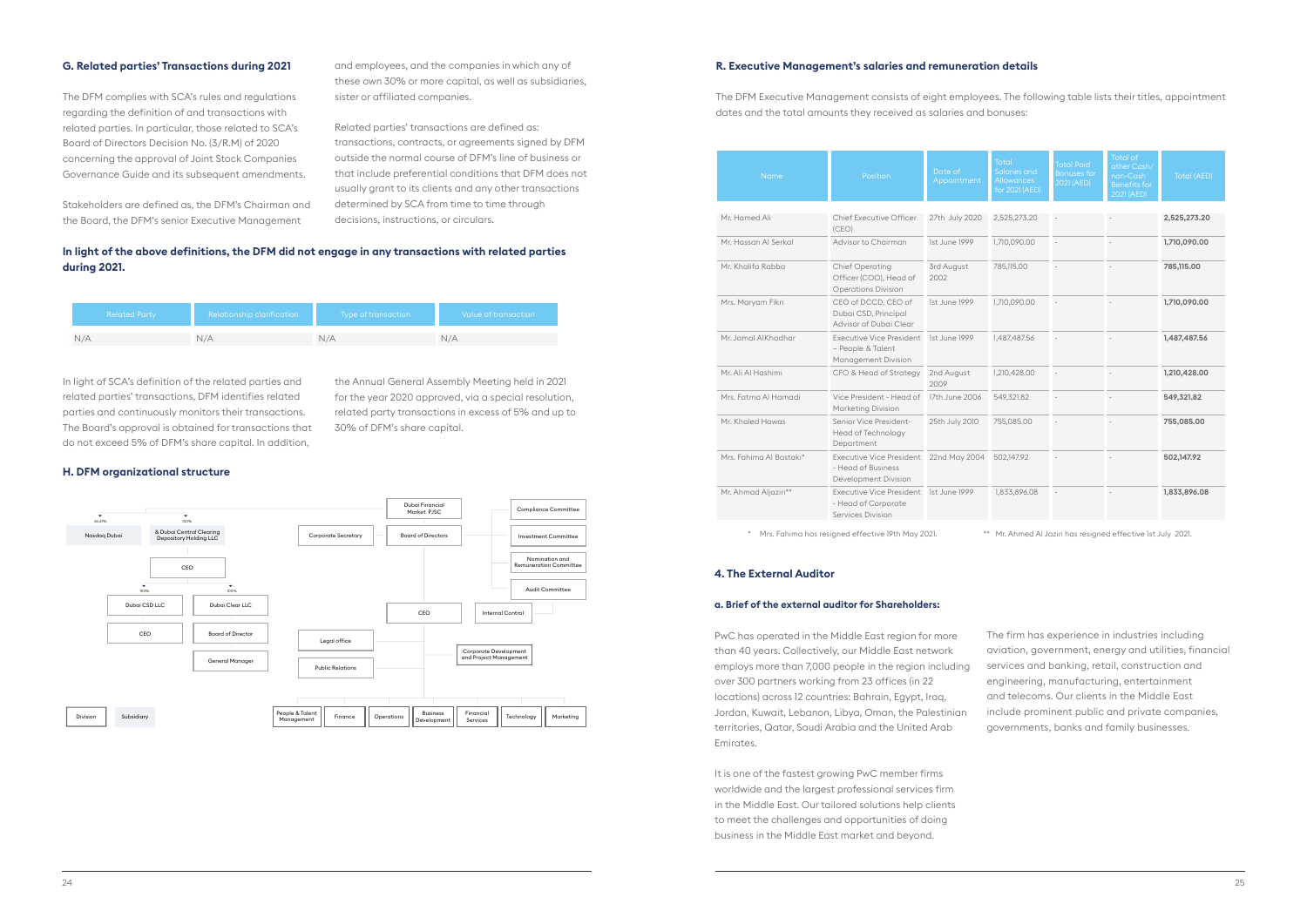#### **b. Fees and costs of auditing or other services provided by the external auditor**

#### **c. Auditor's qualified opinions included in the interim and annual financial statements for 2021**

There are no qualifications that the auditor included in the financial statements for the year 2021.

#### **5. The Audit Committee**

**a. Mr. Mohamed Humaid Al Marri, previous Chairman of the Audit Committee, acknowledges his responsibility for the committee's framework in the Company and for his review of its work mechanism and ensuring its effectiveness starting from** 

**the beginning of 2021 until the date of the formation of the new Committee. Mr. Abdul Qader Obaid Ali chairs the newly formed Committee and acknowledges his responsibility for the Committee's framework and for his review of its work mechanism and ensuring its effectiveness as of November 3 2021.**

#### **b. Members of the Audit Committee and tasks**

All members of the Audit Committee are Non-Executive and Independent and are accounting and financial experts.

#### **The responsibilities and duties of the Audit Committee are as follows:**

- Implementing the policy related to contracting an external auditor; monitoring their independence, discussing the nature and scope of auditing, reviewing the statements of the external auditor, and ensuring timely response from the finance department and other executive departments to all inquiries and requirements presented by the external auditor.
- Monitoring the integrity and soundness of the DFM's financial statements and reports (annual,

semi-annual and quarterly), and reviewing them as part of the committee's regular duties. The committee focused on the following aspects:

- Highlighting issues subject to the Board's assessment.
- Key amendments resulting from the audit process.
- Assessing the going-concern assumption.
- Complying with accounting standards as decided by the SCA.
- Complying with the rules of listing and disclosure, as well as other legal requirements related to the preparation of financial reports.

| <b>Name</b>                  | Membership                                                                | <b>Joining Date</b> | <b>Ended Date</b> |
|------------------------------|---------------------------------------------------------------------------|---------------------|-------------------|
| Mr. Abdulgader Obaid Ali     | Chairman                                                                  | 3rd November 2021   | <b>1999</b>       |
| Mr. Saeed Rashid Al Yateem   | Member                                                                    | 21st December 2021  | $\sim$            |
| Mr. Mohammed Humaid Al Marri | Chairman of the Committee until 3rd November 2021 and currently a Member. |                     |                   |
| Mr. Adil Abdullah Al Fahim   | Member                                                                    |                     | 3rd November 2021 |
| Mr. Ali Rashid Al Mazroei    | Member                                                                    |                     | 3rd November 2021 |

- Holding quarterly meetings with the external auditor to discuss quarterly and annual financial statements together with the external auditor report, prior to submission to the Senior Management.
- Reviewing the DFM's financial control and internal control and risk management systems, and assessing the effectiveness of the Internal Control Department.; assigning required resources and approval of the amended internal audit plan, based on the risk approach related to each division/ department of both DFM and Nasdaq Dubai, and following up with the implementation of the plan on a quarterly basis.
- Reviewing and enhancing financial and accounting policies and procedures, as well as operational risk policy and procedures.
- Coordinating with the Board and the Executive Management, discussing the Internal Control Department's report (such as Dubai Financial Audit Authority, and SCA, etc.) and the Financial Control Department's report, and following up on all corrective actions on a quarterly basis.
- Monitoring the tools and guidelines enabling the DFM's employees to report, with confidentiality, any potential violations in financial reports, internal control or otherwise, in addition to reviewing the steps which will allow independent and fair investigation of such violations. The designated staff for such purposes can be reached by email [\(whistleblower@dfm.ae\)](mailto:whistleblower%40dfm.ae?subject=) and telephone (+971-4-305-5665); in addition to designating employees to confidential reports in addition to the employees' portal on the DFM's internal network.
- Monitoring the DFM's compliance with the Code of Professional Conduct.
- Monitoring the compliance of the insiders or temporary insiders with the insider trading policy.

#### **c. The Audit Committee meetings held in 20211**

#### **6. The Nomination and Remuneration Committee**

**a. Mr. Rashid Hamad Al Shamsi, previous Chairman of the Nomination and Remuneration Committee, acknowledges his responsibility for the Committee's framework in the Company and for his review of its work mechanism and ensuring its effectiveness starting from the beginning 2021 until the date of the formation of the new Committee. H.E. Wesam Lootah chairs the newly formed Committee and acknowledges his responsibility for the committee's framework in the Company and for his review of its work mechanism and ensuring its effectiveness on November 3, 2021.**

#### **b. Members of the Nomination and Remuneration Committee, their competencies and duties**

The Nomination and Remuneration Committee includes Non-Executive and Independent members as follows:

| Meeting date      | <b>Attendees</b> | <b>Absent Members</b> |
|-------------------|------------------|-----------------------|
| 17th January 2021 | 3                | -                     |
| 24th January 2021 | 3                |                       |
| 25th April 2021   | 3                |                       |
| 25th July 2021    | 3                |                       |
| 24th October 2021 | 3                |                       |

| <b>Name</b>                    | <b>Membership</b> | <b>Joining Date</b>      | <b>Step Down Date</b> |
|--------------------------------|-------------------|--------------------------|-----------------------|
| H.E. Wesam Al Abbas Lootah     | Chairman          | 3rd November 2021        |                       |
| Mr. Yuvraj Narayan             | Member            | 3rd November 2021        | ۰                     |
| Mrs. Moaza Saeed Al Marri      | Member            | 3rd November 2021        |                       |
| Mr. Rashid Hamad Al Shamsi     | Chairman          | $\overline{\phantom{a}}$ | 3rd November 2021     |
| Mr. Adil Abdullah Al Fahim     | Member            | $\overline{\phantom{a}}$ | 3rd November 2021     |
| Mr. Mussabeh Mohammed Al Qaizi | Member            |                          | 3rd November 2021     |

| Name of the external audit office                                                                                  | <b>PwC</b>                                                                   |
|--------------------------------------------------------------------------------------------------------------------|------------------------------------------------------------------------------|
| Name of the partner auditor                                                                                        | Saad Kadiri                                                                  |
| Number of years it served as the company external auditor                                                          | 2 years                                                                      |
| Total audit fees for 2021                                                                                          | AED 360,000 (DFM & the 100% owned subsidiaries)                              |
| Fees and costs of other private services other than auditing the<br>financial statements for 2021                  | AED 4,500 (Appointed PwC to review DFM dividends as per SCA<br>requirements) |
| Details and nature of the other services                                                                           | N/A                                                                          |
| Statement of other services that another external auditor other<br>than the Company's auditor provided during 2021 | N/A                                                                          |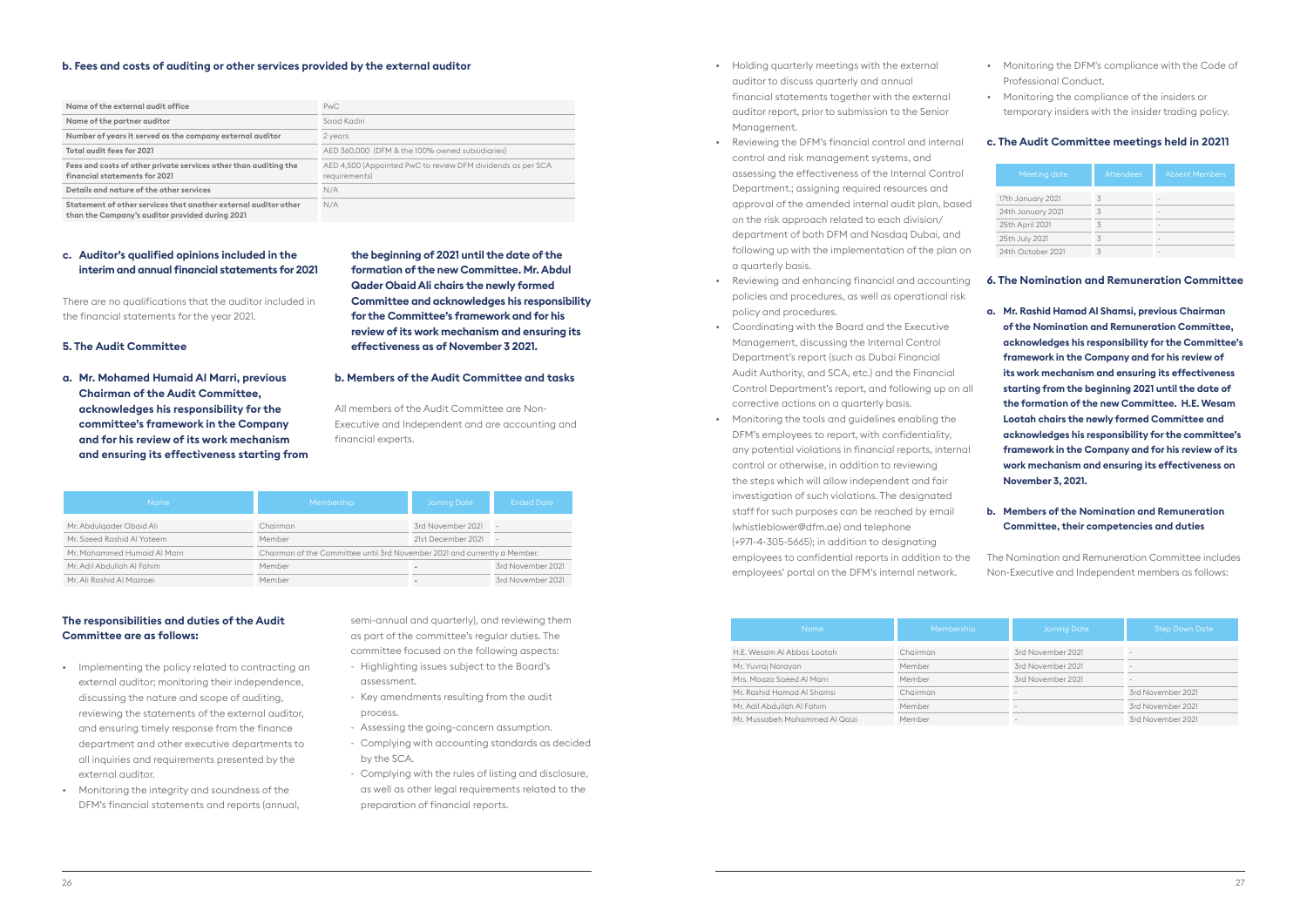#### **The Committee performed its assigned duties and responsibilities as follows:**

- Verified the independence of DFM's Board Members continuously, in accordance with applied laws and regulations.
- Submitted proposals concerning certain amendments on human resources' policies.

#### **c. Meetings held by the Nomination and Remuneration committee during 2021**

#### **7. Insider Trading Supervision and Follow-up Committee**

- **a. Asma Lootah Chairman of the Insider Trading Committee acknowledges her responsibility for the framework for monitoring and supervising the transactions of insider trading at the DFM and for reviewing its cycle, mechanism and ensuring its effectiveness.**
- **b. The Insider Trading Committee, chaired by Asma Lootah, Head of Internal Control Department, includes the following members:**
- Hanan Al Habashi, Market Operation Department
- Haitham AlGibali, Legal Office
- Sumayya Husain Al Blooshi, Dubai CSD
- Khulood Mohammad Al Mutawa, Dubai Clear
- Maryam Ali Murad, People and Talent Department
- Reda Farouk Shehata, Department of Internal Control - Rapporteur of the Committee

#### **Following are the duties of Insider Trading Committee:**

- The Compliance Committee and:
- The Investments Committee
- 1. Approve received applications from individuals in compliance with the policy. The approval decision is taken by the majority of votes and is communicated through suitable means.
- 2. Set rules to regulate employees trading in securities issued by the DFM, parent company, affiliates, and sister companies.
- 3. Monitor, follow up and supervise insider trading, keep records of insiders and their ownerships, and issue regular reports to the Management Committee and Audit Committee.
- 4. Review and investigate breaches (if any) and submit a report with the decisions and penalties to the human resources for execution.
- 5. Notify SCA with an updated insiders' list at the beginning of every fiscal year and any amendments thereon during the year.
- 6. Submit a copy of insiders' list to SCA upon request.
- 7. Disclose the insiders' list and temporary insiders to SCA on a quarterly basis along with the quarterly financial statements. The disclosure will be in accordance with the template received from SCA in June 2019.
- 8. Comply with any other requirements as stated by SCA from time to time.
- **c. During 2021, the Insider Committee held eight meetings and discussed all transactions related to insider trading, proposed amendments to the insider trading policy, and possible ways to automate insider trading procedures and supervision. The Committee has submitted quarterly reports to SCA and Dubai Financial Market with the list of insiders/temporary insiders of DFM.**

#### **8. Other committees approved by the Board**

The newly formed Board of Directors approved the formation of two new Board Committees on 21st December 2021 as follows:

| Meeting date        | <b>Attendees</b> | <b>Absent Members</b>    |
|---------------------|------------------|--------------------------|
| 20th January 2021   | 3                | $\overline{\phantom{a}}$ |
| 2nd May 2021        | 3                |                          |
| 5th May 2021        | 3                | $\overline{\phantom{a}}$ |
| 23rd September 2021 |                  |                          |

#### **Internal Control Framework:**

**a. The Board of Directors acknowledges its responsibility for the DFM's Internal Control Framework, including reviewing and ensuring its effectiveness through the Audit Committee (a Board Committee) that oversees the Internal Control Department performance. The Internal Control Department acts in compliance with the International Standards for the Professional Practice of Internal Auditing, issued by the USbased Institute of Internal Auditors (IIA). The Internal Control Department submits regular reports to the Board of Directors and the Executive Management, pertaining to its activities and accomplishments. The reports also include assessment of the effectiveness and efficiency of internal control environment and frameworks adopted in different departments.** 

The Internal Control Department reports administratively to the Executive Management, and functionally to the Board of Directors through the Audit Committee, in such a manner that ensures its independence. In order to fulfill its duties, the Internal Control Deportment applies the latest international standards issued by the IIA as well as international best practices, in the following aspects:

- Developing an audit plan based on an objective assessment of risks related to each auditable area in order to prioritize implementation of the plan in higher risk departments. This plan is discussed and reviewed with the CEO and approved by the Audit Committee and the Board of Directors.
- Preparing an audit report that is discussed with the Audit Client, and presented to the CEO and the Audit Committee. The audit report includes:
	- o Audit objectives.
	- o Audit scope.
	- o Audit methodology.
	- o Audit results.
	- o Evaluating observations in terms of risk levels.
	- o A comprehensive assessment of the control environment of audit client according to the assessment matrix.
- Submitting all audit reports to the Audit Committee and Board of Directors, which were either prepared internally by Internal Control Deportment or by other auditors (e.g. Financial Audit Authority) together with the corrective actions taken by audit clients to enhance internal control measures. These reports enable the Audit Committee and the Board to assess internal controls and make the necessary recommendations and decisions.
- Coordinating with the external auditor, the Financial Audit Authority – Government of Dubai, Quality Auditors and SCA inspectors.
- Offering advisory and insight services with the aim of enhancing and developing work procedures without compromising the independence of auditors, and in accordance with the work charter of the Internal Control Deportment.
- Updating the internal auditing charter as per the latest revision of IIA standards and approve it from audit committee.

#### **b. Head of Department, qualifications and date of appointment**

**Ms. Asma Lootah:** Head of the Internal Control Department

#### **Qualifications:**

- Master's degree in Finance from E.Philip Saunder College of Business, Rochester Institute of Technology – May 2011.
- Certified Management Accountant (CMA) February 2008.
- Certified Quality Auditor in ISO 9001:2000 from IRCA – May 2004.
- Bachelor's degree in Business Administration from the Higher Colleges of Technology – Dubai Women's College – 2001.
- Higher Diploma in Accounting from the Higher Colleges of Technology – Dubai Women's College 2000.
- President of the RIT Dubai Alumni since March 2014.
- Member of the Advisory Board of the Business Administration College at Rochester Institute of Technology Dubai.

**Date of appointment:** Head of the Internal Control Department has been appointed in 2010.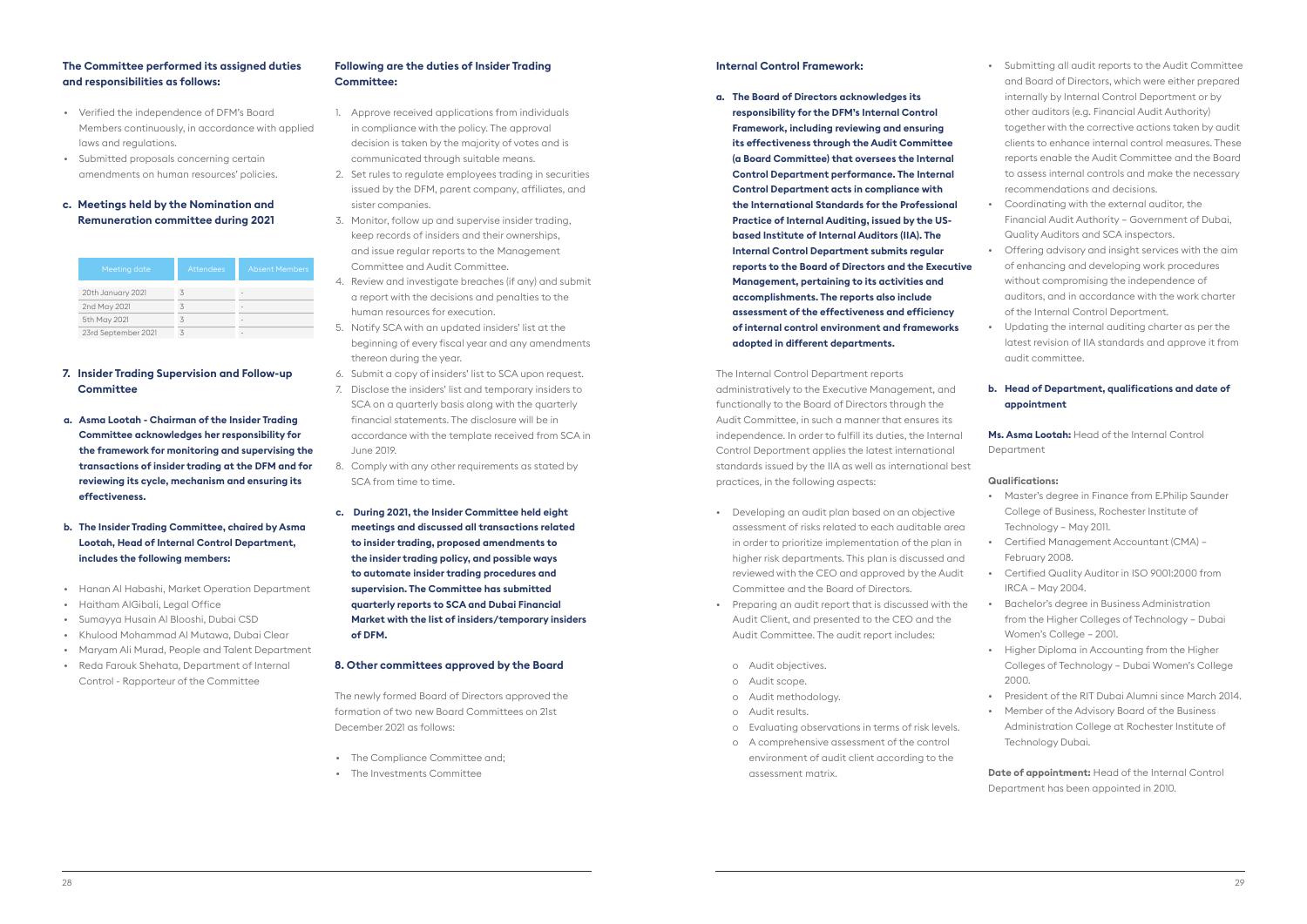#### **The Internal Control Department comprises qualified employees, as follows:**

**Reda Farouk Shehata:** Manager – Internal Control Department

#### **Qualifications:**

- Certified Islamic Banker (CIB) 2013
- Certified Financial Consultant (CFC) 2013
- Certification in Risk Management Assurance (CRMA) - 2012
- High studies in Financial Accounting from Ain Shams University - 2003
- Bachelor's degree in Accounting from Ain Shams University - 1998

**Jacob Sebastian:** Manager – Internal Control Department

#### **Qualifications:**

- Cobit 5.0 Certified Assessors 2014
- MA in Finance from Bharathidasan University 2014
- Certified Information Systems Auditor (CISA) 2012
- ISO 27001 Certified Lead Auditor 2011
- Certified Information Systems Security Professional (CISSP) - 2011
- Certified Information Security Manager (CISM) 2010
- BS in Computer Engineering from Cochin University - 2001

#### **Mohammad Ahmed El Assaleh:** Deputy Manager – Internal Control Department

#### **Qualifications:**

- Certified Internal Auditor (CIA) 2020
- Certification in Risk Management Assurance (CRMA) – 2012
- Association of Chartered Certified Accountants (ACCA) - 2009
- Bachelor's degree in Accounting from Yarmuk University - 2003
- **c. Compliance officer, qualifications and date of appointment**

The Head of Internal Control Department has been appointed as the compliance officer in 2016.

**d. The Internal Control Department Measures taken about any significant risks at the DFM or those that were disclosed in the annual reports and financial statements**

The DFM was not subject to any significant risks in 2021. However, and in accordance with the Internal Control Department guidelines, the department handles any significant issues that may arise through the following process:

- Identifies and classifies the nature of the problem in terms of the risk level, through determining the scale of the problem and the extent of its negative impact on the DFM.
- Communicates with the concerned departments through the division heads and the CEO to discuss actions to contain and resolve the problem, followed by the necessary recommendations.
- Reports the problem and the proposed relevant recommendations to the Audit Committee, which in turn, after discussion and evaluation, submits it to the Board of Directors.
- Follows-up on the implementation of its recommendation by ensuring that the Board of Directors resolutions in this regard are implemented.
- Communicates with the external auditor, if necessary.
- Updates the risk register and related controls and disclose the same in annual reports.

#### **e. Reports issued by the Internal Control Department to the DFM's Board of Directors.**

The internal control department completed 34-audit engagements and issued the following reports during 2021:

- 13 reports for compliance with rules, regulations, policies, procedures;
- 8 reports for information security, and information technology;
- 1 Shari'a audit report.

#### **10. Violations committed in 2021, their causes, treatment and avoidance of recurrence**

The DFM didn't commit any violations during 2021 or during the previous years.

**11. DFM's contributions to the development of local communities and to environmental protection during 2021**

The DFM didn't make any cash or in-kind contributions during 2021.

#### **12. General Information**

The following is an overview of the DFM's most significant share trading information:

#### **a. DFM PJSC share price (closing price, highest and lowest price) at the end of each month of fiscal year 2021**

#### **b. DFM PJSC share performance compared to DFM General Index and Sector Index during 2021**

| Month     | <b>Highest price</b><br>during the<br>month (AED) | Lowest price<br>during the<br>month (AED) | Closing price at<br>the end of the<br>month (AED) | <b>DFM</b> General<br>Index<br>(Index figure) | Investm<br>Financio<br>Index (In |
|-----------|---------------------------------------------------|-------------------------------------------|---------------------------------------------------|-----------------------------------------------|----------------------------------|
| January   | 1.290                                             | 0.920                                     | 1.22                                              | 2,654.06                                      | 2,740.05                         |
| February  | 1.250                                             | 0.994                                     | 1.06                                              | 2,551.54                                      | 2,477.77                         |
| March     | 1.110                                             | 1.010                                     | 1.03                                              | 2,550.23                                      | 2,625.19                         |
| April     | 1.100                                             | 1.030                                     | 1.06                                              | 2,605.38                                      | 2,541.52                         |
| May       | 1.200                                             | 1.050                                     | 1.13                                              | 2,797.52                                      | 2,711.25                         |
| June      | 1.230                                             | 1.120                                     | 1.16                                              | 2,810.56                                      | 2,785.75                         |
| July      | 1.160                                             | 1.060                                     | 1.09                                              | 2,765.71                                      | 2,782.90                         |
| August    | 1.130                                             | 1.000                                     | 1.13                                              | 2,902.97                                      | 2,939.03                         |
| September | 1.150                                             | 1.030                                     | 1.04                                              | 2,845.49                                      | 2,775.98                         |
| October   | 1.070                                             | 0.980                                     | 1.02                                              | 2,864.21                                      | 2,706.20                         |
| November  | 3.050                                             | 1.050                                     | 2.40                                              | 3,072.91                                      | 3,714.60                         |
| December  | 2.990                                             | 2.310                                     | 2.84                                              | 3,195.91                                      | 4,016.53                         |

# DFM General



DFM PJSC Share Price Performance Compared to DFM Index during 2021



#### DFM PJSC Share Price Movement 2021

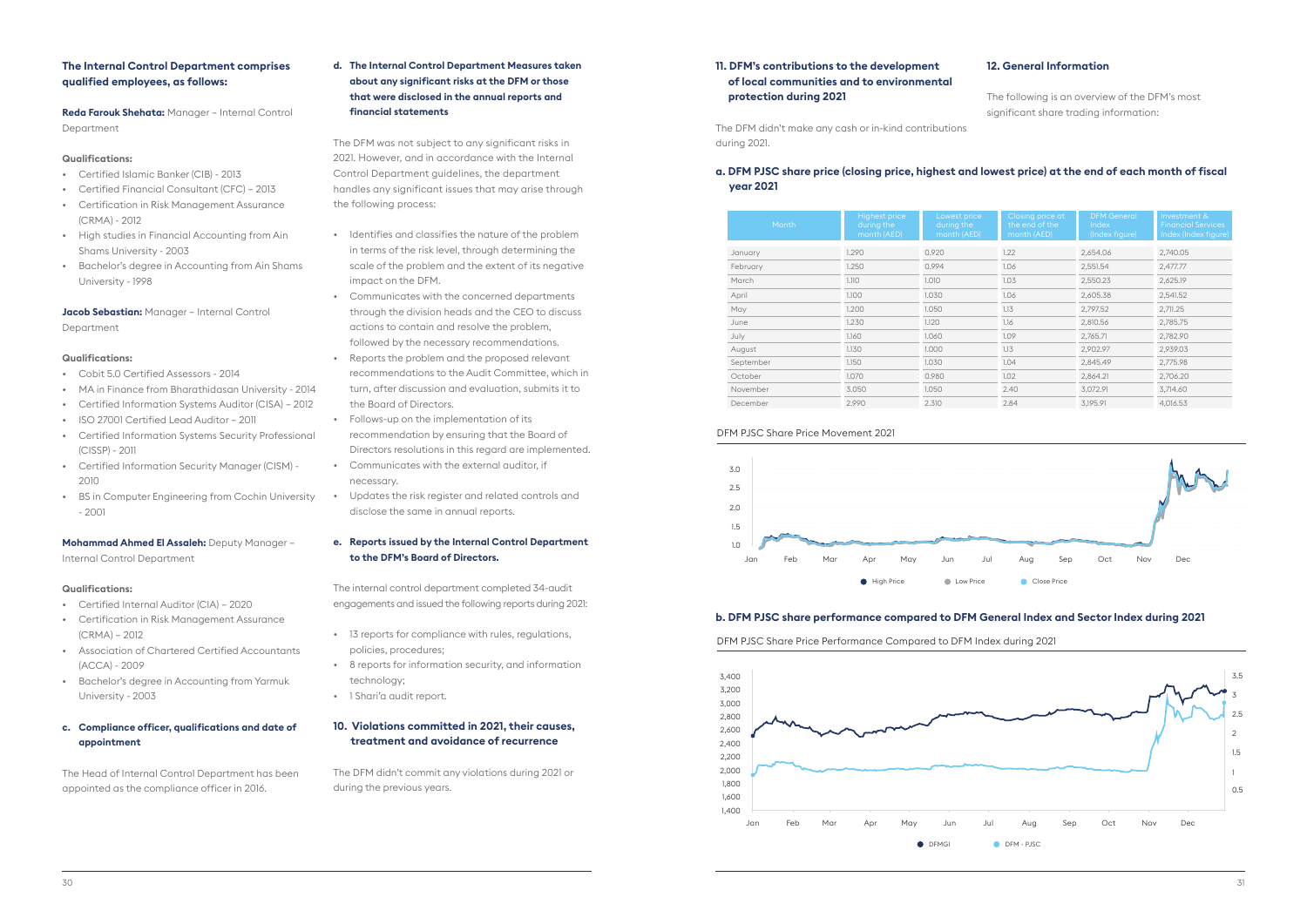#### DFM PJSC Share Price Performance Compared to Financial Sector Index during 2021

**c. Distribution of shareholder equity according to percentage of ownership on 31st December 2021 (individuals, companies, governments) classified as follows: Local, Arab, and Foreign**

#### **d. Shareholders who hold 5% or more of DFM's capital as on 31st December 2021 are as follows:**

#### **e. Distribution of shareholder's equity according to share ownership size as on 31st December 2021 is as follows:**

\* Sum of percentages might not add up due to rounding.

\*\* The shareholders' classification in the Arab category combines shareholders' nationalities of both the GCC and the Arabs.

\*Sum of percentages might not add up due to rounding.

| Shareholder    | Percentage of Ownership* |           |                          |              |
|----------------|--------------------------|-----------|--------------------------|--------------|
| classification | <b>Individuals</b>       | Companies | Government               | <b>Total</b> |
| Local          | 8.71%                    | 84.84%    | $0.09\%$                 | 93.65%       |
| Arab**         | 1.89%                    | 0.70%     | $\overline{\phantom{a}}$ | 2.59%        |
| Foreign        | 0.94%                    | 2.82%     | $\overline{\phantom{a}}$ | 3.77%        |
| Total          | 11.54%                   | 88.36%    | 0.09%                    | 100 %        |

| Name:       | No. of Owned Shares 1 | Percentage of Owned Shares<br>of DFM Capital |
|-------------|-----------------------|----------------------------------------------|
|             |                       |                                              |
| Borse Dubai | 6,453,000,000         | 80.6625%                                     |

| <b>Share Ownership</b>         | No. of Shareholders | No. of Owned Shares | <b>Ownership Percentage</b><br>of Capital* |
|--------------------------------|---------------------|---------------------|--------------------------------------------|
|                                |                     |                     |                                            |
| Less than 50,000               | 24.267              | 135,375,738         | 1.692%                                     |
| 50,000 to less than 500,000    | 1.989               | 283.269.938         | 3.541%                                     |
| 500,000 to less than 5,000,000 | 351                 | 448.739.181         | 5.609%                                     |
| More than 5,000,000            | 47                  | 7,132,615,143       | 89.158%                                    |
| Total                          | 26,654              | 8,000,000,000       | 100.00%                                    |



#### **f. Investor Relations**

DFM was the first company to place great importance on investor relations since 2008. It established a dedicated division for Investor Relations, DFM also created a dedicated webpage for this purpose, where it publishes information related to its strategy, share price analysis, the Board of Directors information, news and events, analysts' list, financial reports, governance reports, unclaimed dividends, Zakat shares, and Investor Relations Officer contact details. In a move to enhance communication with investors, DFM also launched a smartphone application for investor relations.

#### **For further information, please contact Investor Relations Officer:**

#### **Mrs. Haneen Nashashibi**

Tel.: +971 4 305 5650 E-mail: [IR@dfm.ae](mailto:IR%40dfm.ae?subject=) Or visit DFM Website at [www.dfm.ae/dfm-investor-relations](http://www.dfm.ae/dfm-investor-relations)

#### **g. Significant special resolutions presented in the Annual General Assembly Meeting held during 2021 and implemented procedures.**

The General Assembly for the year 2020 held on 22nd March 2021 approved the special resolution of entering into transactions with related parties (companies subject to ownership or government participation) provided that such deals do not exceed 30% of the DFM's capital and that these transactions are presented to the General Assembly in the future for approval.

#### **h. Board Secretary.**

#### **Mr. Haitham Mohamed El Gebali**

• Appointment Date: Appointed as a Board Secretary 15th December 2019

#### **Qualifications and experience:**

- He holds a BA in public law and a Master's degree in Private Law, in addition to high diploma in Economics and Public Finance from Egypt universities, licensed as Compliance Manager from the Securities and Commodities Authority, and a member of the Chartered Institution for Securities and Investment, UK. London.
- Mr. Gebali is a lawyer and legal consultant with more than 20 years' experience in the field of law and legal advice. Prior to joining the Dubai Financial Market, Mr. Haitham served as Group General Counsel of Tilal Investment Group, and from 2010 to 2018 Legal and Compliance Counsel to SHUAA Capital (PJSC), and from 2006 to 2010 General Counsel for Al-Ramz Corporation PJSC (formally Al Ramz Securities).
- Mr. Gebali, has extensive legal experience in the capital markets, as well as his experience in the field of arbitration and litigation in the United Arab Emirates and the Gulf region.

#### **i. The DFM did not face any event that could be described as material/significant during 2021.**

#### **j. Emiratization percentage in DFM is as follows:**

#### **k. Innovative projects and initiatives during 2021**

The DFM carried out several innovative projects and initiatives during 2021, mostly focusing on diversifying products and services as well as increasing market accessibility.

### 2019 58% 2020 57%

2021 59%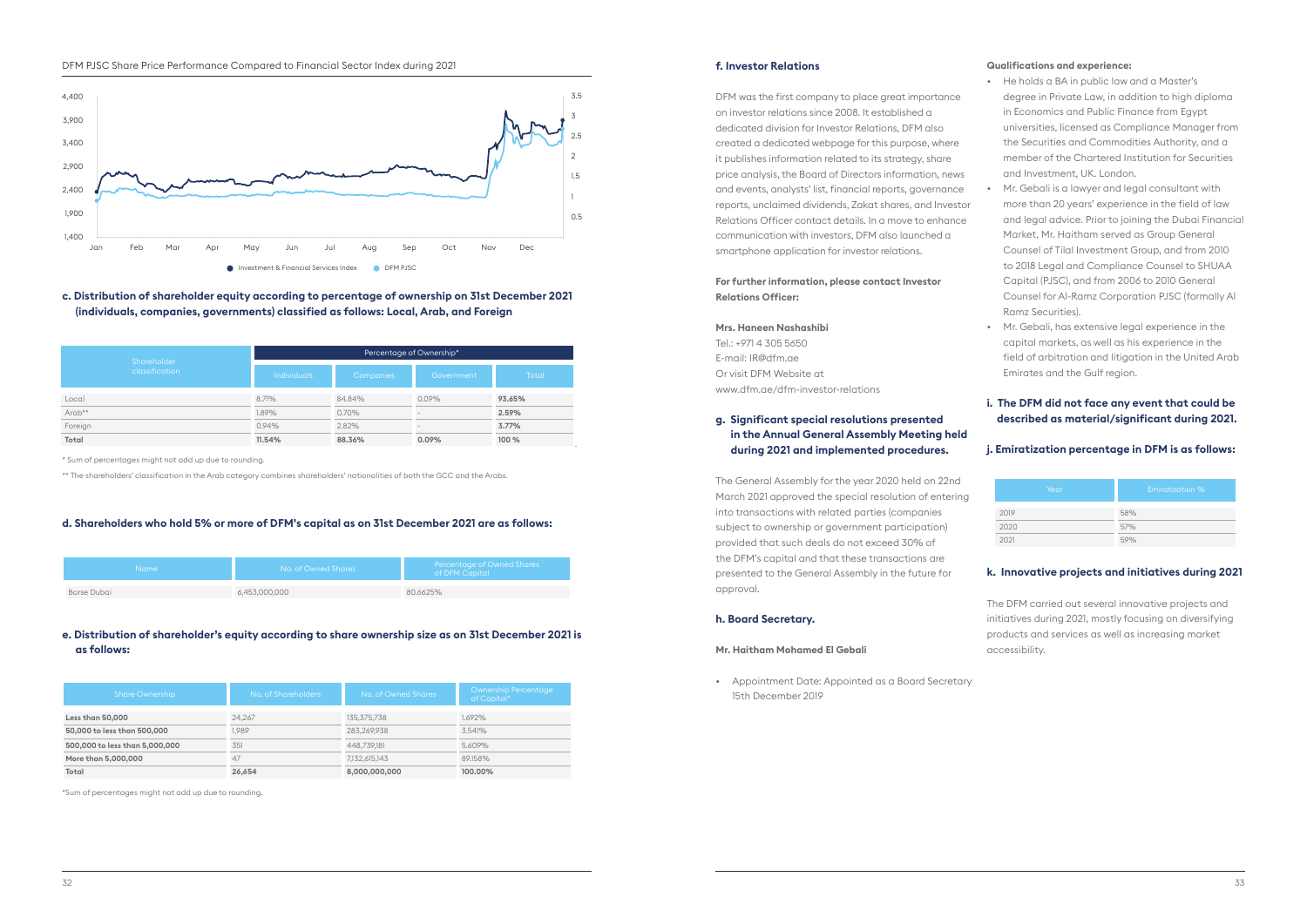#### **The following are the delivered projects during 2021:**

- a. Launch of short-term margin trading.
- b. Listing investment funds for trading in the Dubai Financial Market.
- d. Dubai Clear obtains the main membership in the International Federation of Central Clearing Companies CCP12.
- e. The Dubai Financial Market launched a program to stimulate public offerings in order to attract private sector companies from various economic sectors.

# Fatwa and Shari'a Supervisory Board Report

#### **Accomplishments of Fatwa and Shari'a Supervisory Board during 2021**

#### **Market products**

The Fatwa and Shari'a Supervisory Board reviewed the mechanism of the new products that were raised during 2021, and provide the related Shari'a advice to be compliant with the Shari'a Standards.

#### **Shari'a Auditing**

The Fatwa and Shari'a Supervisory Board reviewed the reports prepared by the Shari'a Auditing Section. The Board also gave its recommendations on these reports before their approval.

#### **Fatwas**

The Fatwa and Shari'a Supervisory Board commented on all Shari'a-related inquiries that were raised during 2021, whether by DFM management or from external parties.

#### **Classification of Listed Companies**

The Fatwa and Shari'a Supervisory Board reviewed and adopted the classifications of companies listed on both the Dubai Financial Market and Nasdaq Dubai, according to their Shari'a compliance. The classification is prepared by the Shari'a Auditing Section in accordance with DFM Standard on Issuing, Acquiring and Trading Shares.

#### **Review of 2020 Zakat Calculation**

The Fatwa and Shari'a Supervisory Board has reviewed and approved the calculation of Zakat for DFM PJSC, payable for 2020, which was prepared by the Shari'a Auditing Section, in light of DFM Zakat balance sheet. Subsequently, the Board has invited DFM shareholders to pay the Zakat during the Annual General Assembly Meeting held in 2021.

#### **Calculation of non-Shari'a-compliant income for 2020**

The Fatwa and Shari'a Supervisory Board reviewed and approved the total amount of non-Shari'a-compliant income for 2020 and the proportion of each share.

**Dr. Abdullah Salem Al Taha** Chairman of Fatwa and Shari'a Supervisory Board Dubai Financial Market

**Signature of the Board** 

**Chairman**

**Signature of Audit Committee** 

**Chairman**

**Signature of the Nomination and Remuneration Committee** 

**Chairman**

**Signature of the Head of Internal Control Department**

**Date: 02/03/ 2022 Date: 02/03/ 2022 Date: 02/03/ 2022 Date: 02/03/ 2022**